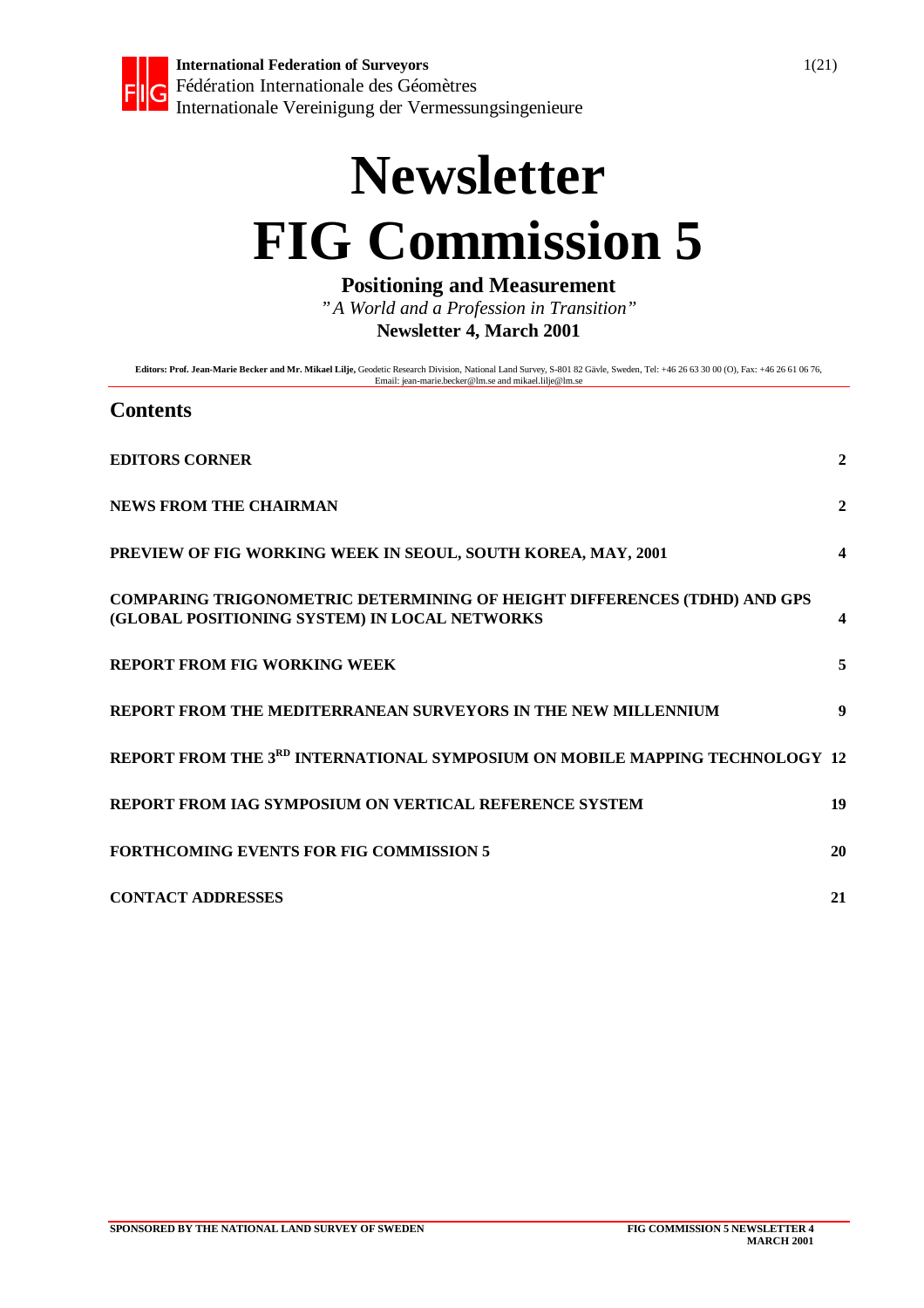#### **Editors corner**

By Mikael Lilje, secretary FIG Commission 5

FIG Commission 5 has been very active in the last year organising seminars at various places, mainly around the Mediterranean area. In September we were the main organisers of the very much appreciated seminar on Malta and in January, WG-5.3 through its chair Naser el-Sheimy organised the 3<sup>rd</sup> International Symposium on Mobile Mapping Technology. Malta was a co-operation between several commissions and Cairo was a co-operation between several international organisations. Presented papers can be retrieved from our homepage or FIGTree.

Fig Working Week will be held in Seoul, South Korea in May and the program looks very promising. FIG Commission 5 will be very active in the program,as usual. We are e.g. organising a work shop concerning guidelines of different instruments.

The preparations for the next Congress (Washington 2002) is on the way with the Call for Papers already out.

We were asked by Mr Marek Prikryl if we were able publish a report that he has written concerning height determination in local networks. We have included an abstract and the paper can be found on our homepage.

Please, also visit our homepage. The address is www.lm.se/fig5. A homepage can always be improved and please help us with that. Information about FIG can also be found on FIGTree (www.fig.net/figtree/).

### **News from the chairman**

#### By Jean-Marie Becker, chair FIG Commission 5



Dear colleagues, Since we published our Newsletter 3 in May 2000, Fig Commission 5 and its Working Groups have been deeply involved in the organisation, participation and

sponsoring of several national and international events. In the following Newsletter, more details are given in the reports from some of them like *FIG Working Week* in Prague (Czech Republic) in May 2000, the international seminar *The Mediterranean Surveyors in the new Millennium* in St. Juliens (Malta) in September 2000 and the International Symposium on *Mobile Mapping Technology* in January 2001 in Cairo (Egypt).

In **Prague** our colleague Vaclav Slaboch (WG 5.1) had a very important role in the organisation and implementation of all arrangements both the General Assembly, the

technical program and other activities. He worked very hard and made the whole event to a success to the satisfaction of all participants in despite of all technical and financial problems. I want to thank him for all his efforts and congratulate him for the success. I hope he had time to take a wellneeded holiday after the event.

In **Malta**, Commission 5 was responsible for the technical program in collaboration with the commissions 2, 4, 6 and 7. We had participants and speakers from several sister organisation like International Cartographic Association (ICA), International Association of Geodesy (IAG), European Council of Geodetic Surveyors (CLGE), European Association of Private Practitioners (SEPLIS) and European Union (EU) who contribute to the general debate concerning the future of the profession especially in the countries around the Mediterranean. Many participants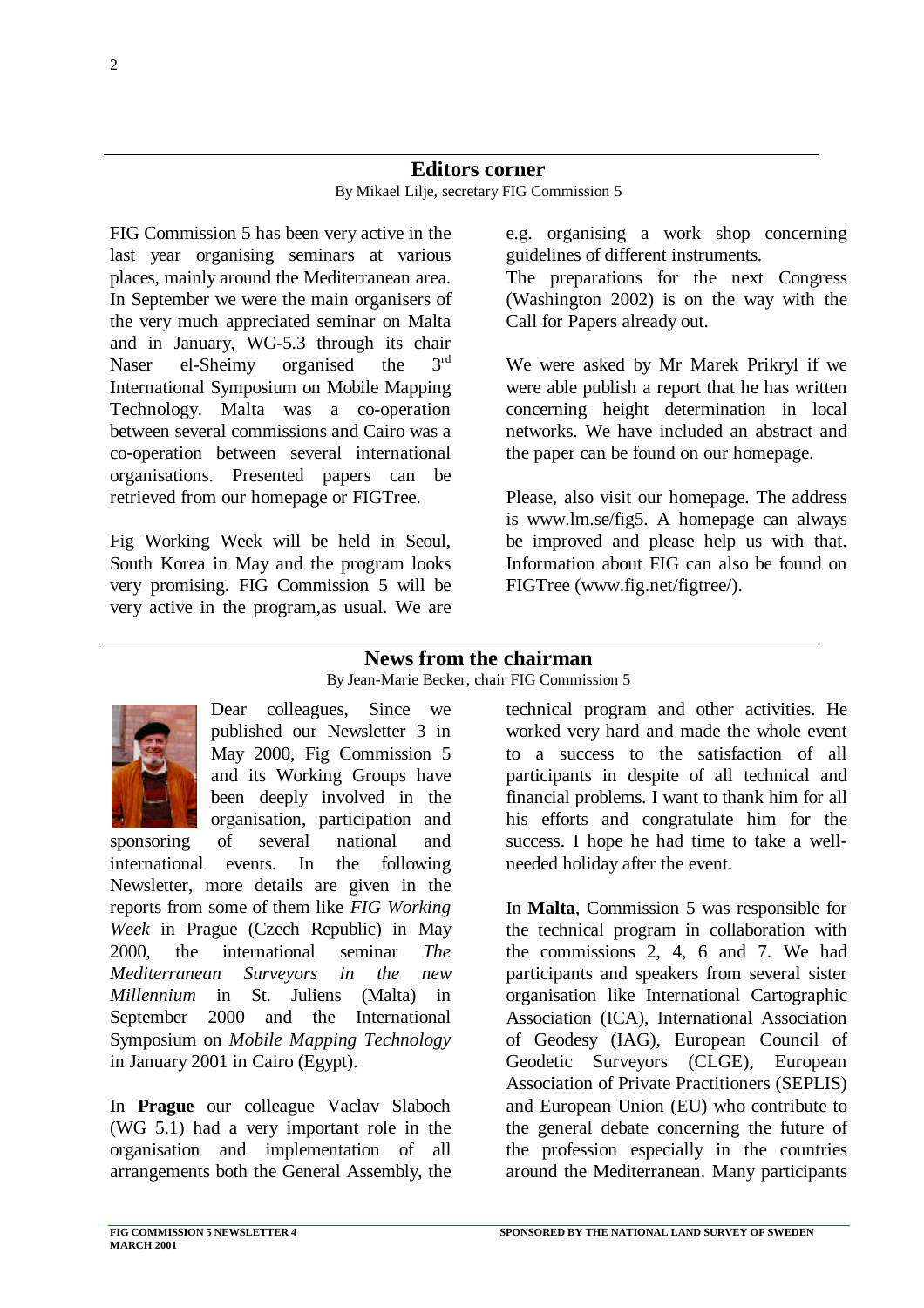have expressed their satisfaction both concerning the technical program and the arrangements and they asked for similar meetings regularly in the future.

The **Cairo** Symposium was sponsored and organised by Commission 5 together with IAG/SC4 and ISPRS/WGII. It is especially our colleague Naser El Sheimy (WG 5.3) together with the local organisation who has made it to a success both concerning the arrangements and for the technical program. I congratulate him and his colleagues for this beautiful symposium and I hope that several colleagues will follow his example. France and Nicolas Paparoditis (WG 5.4) will try to do so year 2005 in Paris.

I participated also to the following events representing Commission 5:

- In **Geneva** (Switzerland) in April 2000 for discussions with Commission 6 concerning common subjects and activities.
- In **Heerbrugg** (Switzerland) in May 2000 at a working meeting of the ISO/TC 172/SC6 concerning the coming standards for surveying instruments. More about it will be presented at the workshop in Seoul during the FIG Working Week.
- In **Berlin** (Germany) in October 2000 was I invited to INTERGEO by the German organisers. As usual this event continues to be the greatest event for the surveyors and survey profession in the world and offer them to see everything on hard and software. I can only recommend each FIG member and especially C5 colleagues to go to INTERGEO. This is the best way to understand how large our profession is.
- It was also my intention to travel to **Bogota, Colombia** in November 2000 to represent FIG and C5 at the annual meeting of the Colombian Surveyors Association. Two papers were prepared for that occasion. Unfortunately, I was stopped due to health reasons and Markku Villikka had to replace me and do the presentations.
- Mikael Lilje represented FIG and C5 in February 2001 by participating to the IAG symposium in **Cartagena,** Colombia.

We hope to develop this type of collaboration with our sister organisations ISPRS and IAG more in the future were we are co-sponsores of certain events (e.g. Cairo). Of course other organisations are also of interest for FIG. We will also co-sponsor and participate to the coming FIG/IAG/ISPRS event in Berlin (Joint Turkish and German Geodetic Days) in April as well as the IAG/SC4 Symposium on 3-D-Measurement technologies in **Wien** October 2001. We are also proud to be cosponsors at KIS2001 in Banff in June.

I hope that many of you will have the possibility to join us in **Seoul** in May and participate to our workshop on "Standards and guidelines for Checking, Maintenance and Calibration of Survey Instruments". This workshop in Seoul will give a good view over the progress made in all fields by our C5 WG's and the actual status of the art. You are all welcome to participate to the discussions. I am looking forward meeting you in Seoul!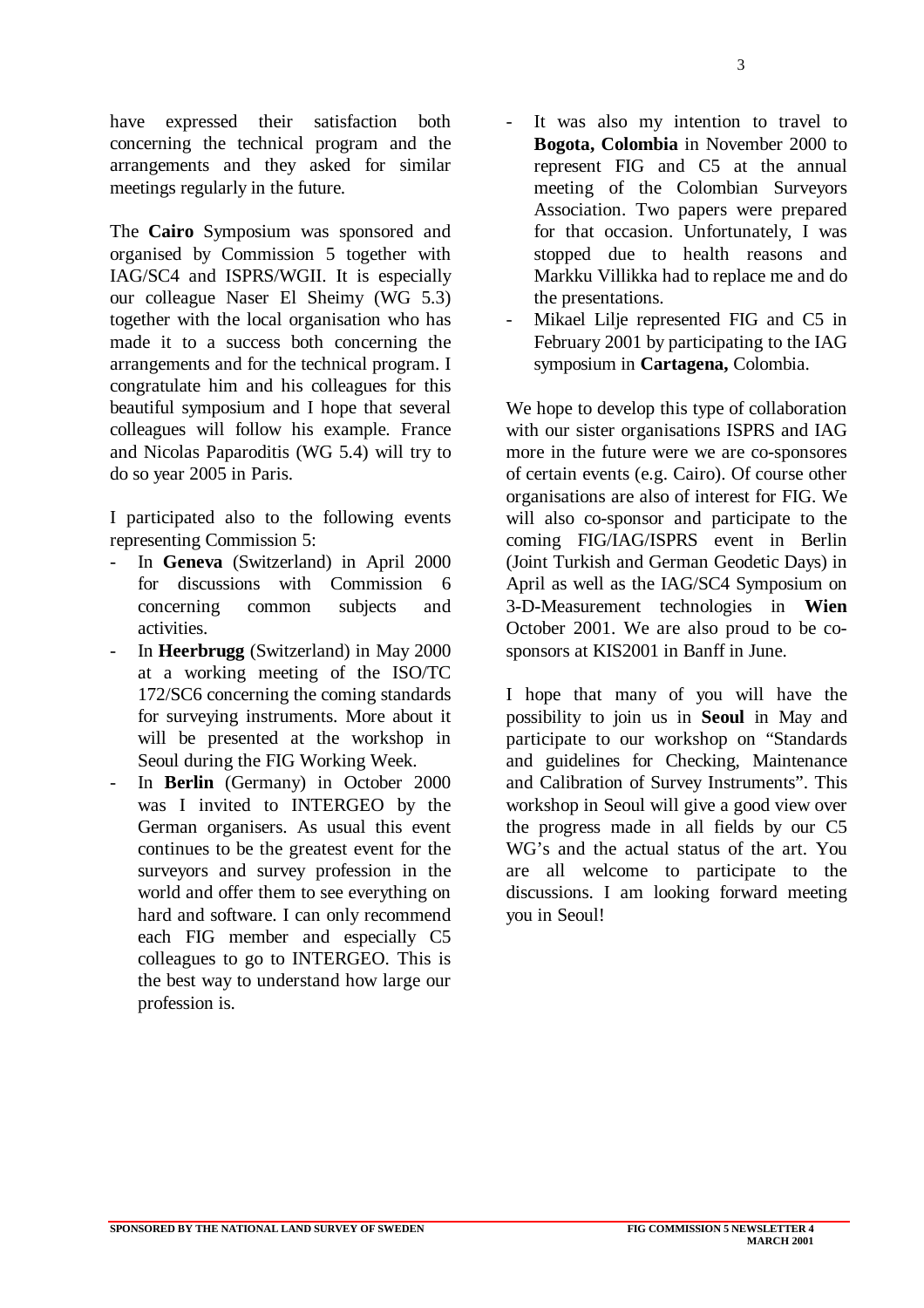## **PREVIEW OF FIG WORKING WEEK IN SEOUL, SOUTH KOREA, MAY, 2001** By Matt Higgins

Commission 5 will be very active at the FIG Working Week in Seoul in May 2001. Commission 5 will be in charge of 4 technical sessions and will participate in joint sessions. The Commission 5 Technical Sessions are:

- Session 4 on Digital Photogrammetry and Remote Sensing
- Session 8 on Reference Frame in Practice
- Session 11 on Permanent GPS Reference Networks Session 14 on New Technology and Applications

There will also be a Workshop for 3/4 of a day on "Guidelines for Check, Maintenance and Calibration of Survey Instruments".

Titles and Abstracts of papers to be presented are available at the Internet adress: http://www.fig.net/figtree/pub/proceedings/k orea/programme.htm

The Commission will also take the opportunity for an open meeting for all delegates and for a meeting of the Commission Steering Committee.

Registration details for the Working Week in Seoul are given in the

Forthcoming Events section toward the end of this newsletter.

# **COMPARING TRIGONOMETRIC DETERMINING OF HEIGHT DIFFERENCES (TDHD) AND GPS (GLOBAL POSITIONING SYSTEM) IN LOCAL NETWORKS**

By Marek Prikryl (contact info: marekprikryl@atlas.cz)

#### **Abstract**

Atmospheric influence, primarily problem of the refraction has indispensable influence on measuring accuracy in geodesy, which especially effects quality of measuring results for trigonometric determination of altitude. We tried to eliminate its influence on measuring sets from extreme different conditions in the mild climate zone (Czech Republic, Jeseníky) and in the tropical climate zone (Ghana, New Bortianor). Part of our work was idea to verify the theory determination of refraction influence in practice in extreme conditions.

Primary importance of precision and effectiveness when establishing local networks in respect of demand of practice, and on combining terrestrial and celestial determining height differences inspirited us to possibility of comparing trigonometric determining of height differences (TDHD) and GPS (Global Positioning System). Therefore, the adequately investigated method TDHD with which we can partly eliminate atmospheric influences to minimum when keeping specific measuring and counting methods, and the method GPS which suits demand of current practice in aspect of economy, precision and speed of measuring and calculation.

#### **Note from the Editor**

The rest of the paper can be found as a pdf-file on FIG Commission 5 homepage.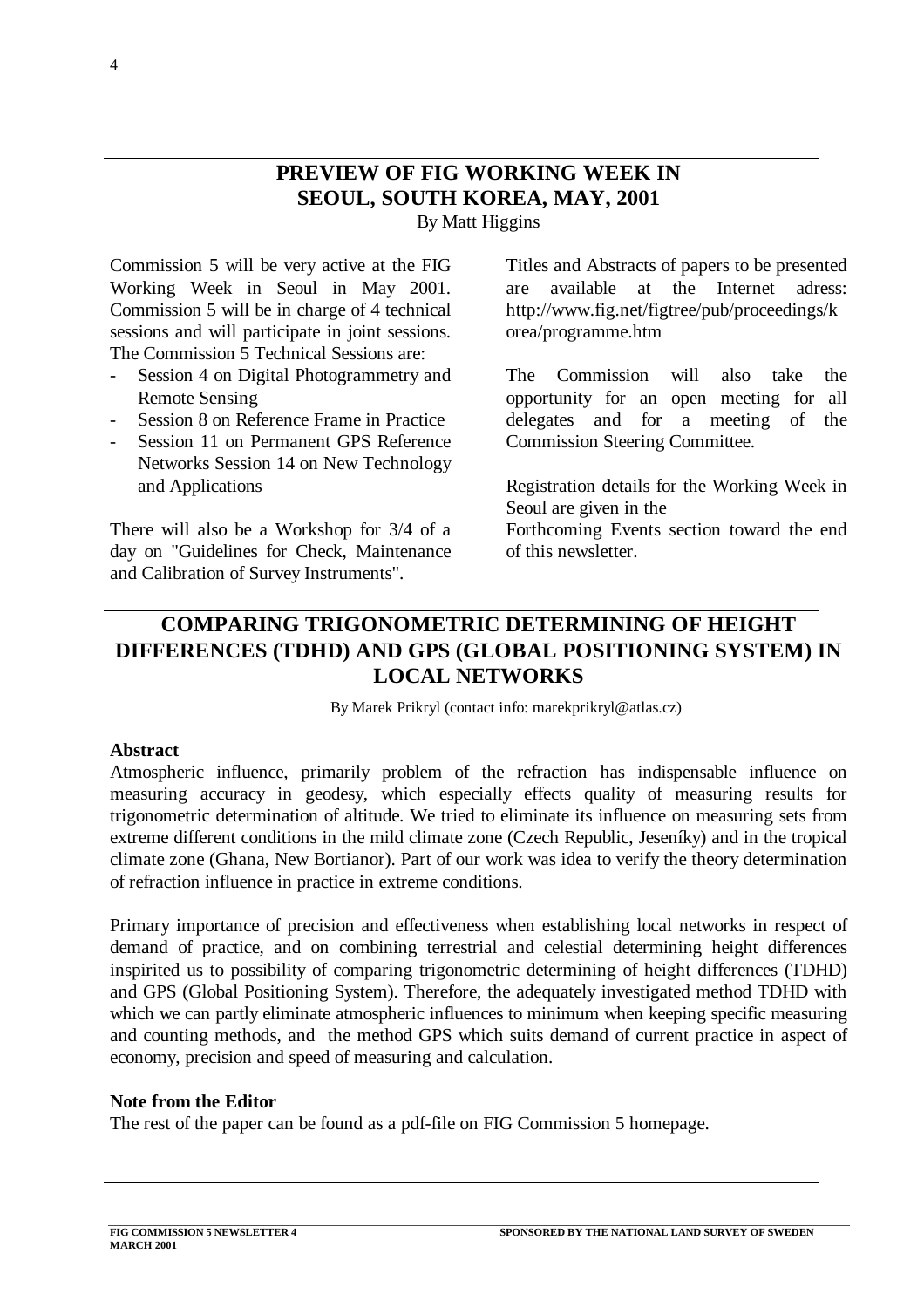5

# **REPORT FROM FIG WORKING WEEK PRAGUE, CZECH REPUBLIC 22-26 OF MAY, 2000**

By Jean-Marie Becker, Mikael Lilje and Matt Higgins

#### **INTRODUCTION**

The FIG Working Week was organised in Prague, Czech Republic between the  $22<sup>nd</sup>$  and  $26<sup>th</sup>$  of May. There were over 300 delegates from 40 countries. The Czech-Slovak-Polish Surveying Days were also organised at the same time and run in their own languages which, unfortunately, meant that most of the local participants preferred this event.

Commission 5 was well represented by its entire Steering Committee of Chair, Vice Chair, Secretary and all Working Group Chairs (Jean-Marie Becker, Matt Higgins, Mikael Lilje, Vaclav Slaboch, Hansbert Heister, Michel Kasser, Naser El-Sheimy, Nicolas Paparoditis and Paul Cross). Also, Vaclav Slaboch played an active and important role during planning for the Working Week as Vice Chair of the Organising Committee. Such local involvement is crucial to the success of Working Weeks and it was good for Commission 5 to have Vaclav so heavily involved. This report is a summary of events. For more information on a specific topic, please contact the relevant Steering Committee member.

#### **GENERAL ASSEMBLY**

The General Assembly met at the start and end of the working week, as usual. 35 countries were represented by 40 member organisations of the federation. During the plenary sessions, many items passed with little discussion or controversy. A summary will be published on the FIG web site in due course.

Four new member associations from Czech Republic, Lebanon, Colombia and Portugal were accepted. Peter Dale was accepted as Honorary President and Grahame Lindsay and Andrzej Hopfer were accepted as Honorary Members. FIGTree has been moved to a new domain (www.FIG.net) and there is also a new email address to FIG (FIG@fig.net) since last GA.

Ian Williamson (Director FIG/UN Liaison) reported from the discussions that FIG has had with UN, including the round-table discussion in Melbourne in October, 1999. Matt Higgins represented FIG Commission 5 at that meeting. The report from the meeting is now published as FIG Publication No 22 (available in hard copy or via FIG web site).

The Bureau will, together with concerned FIG Commissions, seek to enter into bilateral agreements with international organisations such as the International Association of Geodesy (IAG). This is a follow up from the last GA when it was decided that FIG should no longer be a member of the International Union on Surveying and Mapping (IUSM) but instead seek bilateral agreements with relevant organisations. IUSM was formally disbanded at the  $19<sup>th</sup>$  International Cartographic Conference of the International Cartographic Association (ICA) in August, 1999. Over the last two years, Jean-Marie and other officers of Commission 5 have had discussions with executive members of IAG, ICA and International Society for Photogrammetry and Remote Sensing (ISPRS) on the different roles of the organisations and how to collaborate in the future. The co-operation could be in form of co-sponsoring seminars, joint working groups etc. For more details, please see FIG Commission 5 Newsletter No 3 (on the Commission 5 web site, www.lm.se/fig5).

Tom Kennie, Chair of Task Force on Future Governance, reported on Task Force proposals to the General Assembly. A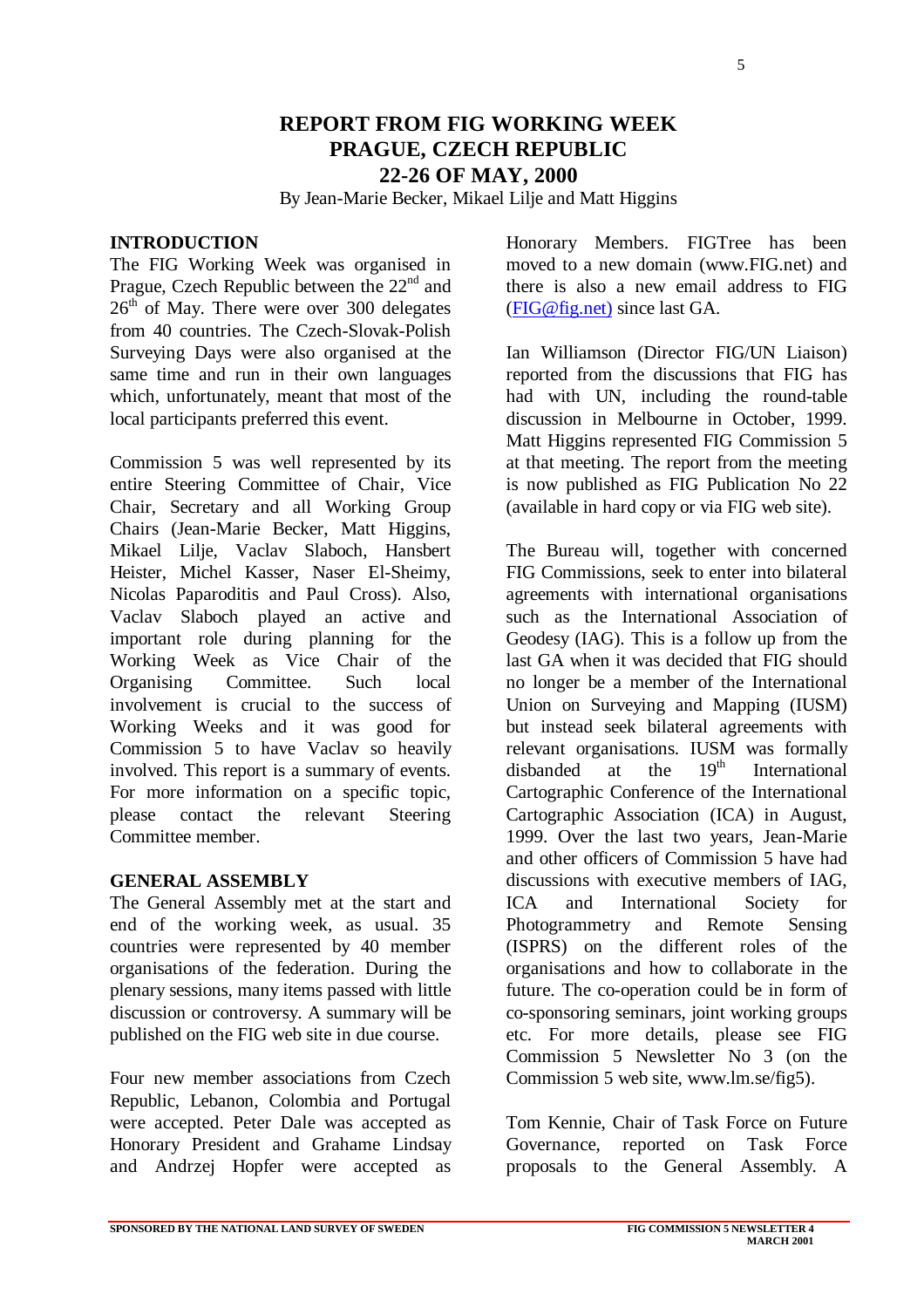discussion followed with many questions about the future structure and operation of the FIG Council. The Task Force will complete its work with proposal of new statutes for the GA at the 2001 Working Week. It was agreed this structural work should continue with a new Task Force to Review Commissions, Task Forces and Permanent Institutions. Tom Kennie will move on to also Chair this Task Force with Matt Higgins nominated as a member to represent ACCO.

Two bids were received for FIG Working Week 2005. These were Sydney and Cairo. It was decided by vote at the end of the week that Cairo should be responsible for the event.

Calender for the FIG Working Weeks and Congress

- FWW 2001: 6-11 May, Seoul, South Korea
- Congress 2002: 21-26 April, Washington D.C., USA
- FWW 2003: 19-23 May, Eilat, Israel
- FWW 2004: August, Athens, Greece
- FWW 2005: April-May, Cairo, Egypt
- Congress 2006: October, Munich, **Germany**

### **ACCO**

As well as work within Commissions, the Chairs and Vice Chairs of all Commissions form the Advisory Committee of Commission Officers (ACCO), which is chaired by the Vice President of the Bureau (Prof Holger Magel from the German "Shadow Bureau"). ACCO ensures consistency and co-operation across Commissions and is considered the "engine room" of FIG. Two ACCO meetings were held in Prague. Jean-Marie Becker, Matt Higgins and Mikael Lilje represented Commission 5. There was some disappointment about the meeting being too much one-way communication from the Bureau rather than ACCO acting as a thinktank on the work of the Commissions. At the end of the week mechanisms were put in

place to try and make this work better in the future.

A significant agenda item was FIG/UN cooperation. Ian Williamson joined the meeting to speak to this item. Major progress has been made and important steps need to be taken in the future to benefit from the cooperation. Some Commissions (e.g. 4, 5 and 6) have several other international partner organisations within the same field. While for other Commissions there are not many international bodies in the same field. Commission 7 on Cadastre is a good example where FIG is the only body that UN can look to for guidance. Therefore, the level of cooperation needed with UN varies among the Commissions. A concern for Commission 5 is to ensure a balance between UN co-operation and co-operation with our partner organisations such as IAG, ISPRS and ICA and for that need for balance to be recognised within FIG. On the other hand, it must also be remembered that FIG has a strategic position as the only UN recognised NGO among these partner organisations.

ACCO discussed preparations for the 2002 Congress in Washington DC with Congress Director Mary Clawson and Deputy Director John Hohol. The overall theme of the congress was decided to be *Geomatics and Property Valuation for Global Sustainable Development*. The ACSM and ASPRS will hold their normal annual congresses in parallel with the FIG XXII Congress. Practice elsewhere has been for local Congresses to yield to the FIG. ACCO expressed its concerns at this, highlighting that FIG wants a good program with a significant number of North American speakers. To guard against such problems, the calls for papers will start with the FIG Congress and FIG will have opportunity to look at the abstracts for the American Congresses. The current plans are that abstracts are to be due in April 2001 prior to Seoul. The deadline for abstracts for the US-congresses is September 2001. ACCO plans to have a meeting in Washington in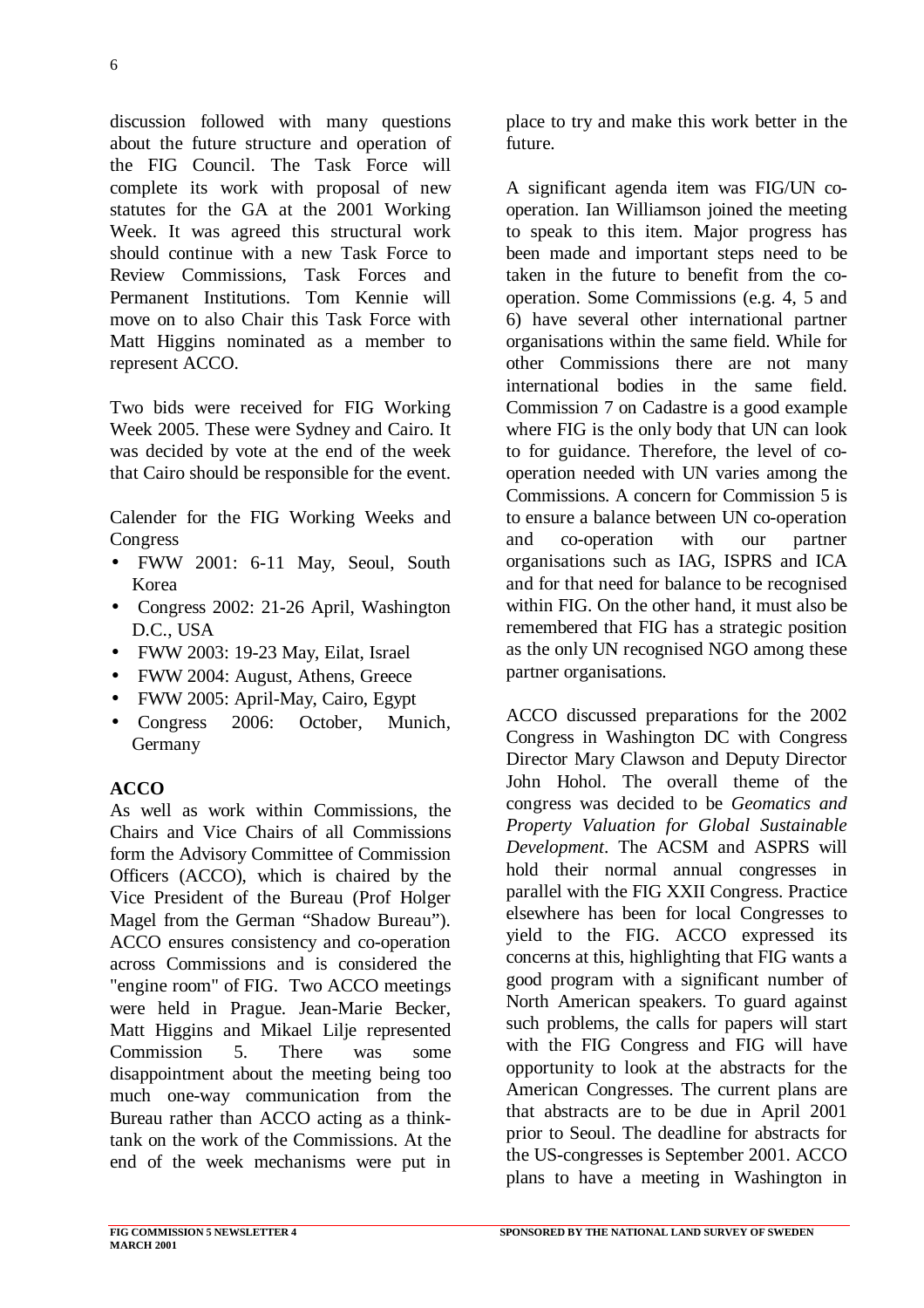September 2001 soon after that deadline for the US-congresses so that planning of the FIG Congress sessions can be finalised. The Commissions were asked about the number of sessions they would like in Washington. The number of rooms is not limited. We are also invited to list our themes for the call for papers. Commission 5 said that its working groups could be a good start for themes and that we should also have something concerning GNSS.

There were some discussions concerning the Task Force proposal on Future Governance of FIG; especially the item concerning the ACCO member on the Council and whether that should be a voting or non-voting member. Commission 5 expressed a preference for the member to be a voting member while Commissions 1, 3 and 6 expressed the opposite view. Being a nonvoting member means that it would be easier to set up the internal rules for how the person should act. There was also some discussion whether the person should be an active member of ACCO or not. Consensus was that an active member of ACCO would give best representation.

The ACCO meetings also included information from Task Forces with Iain Greenway (Standards) and Helge Onsrud (Sustainable Development) speaking on their progress. Iain expressed concern at the lack of co-operation from some Commissions while Helge asked for comments and any additional text for his Task Force's draft FIG statement on Sustainable Development. For that document, Commission 5 could have input on the role of geodetic processes, such as in monitoring of sea level rise, ice and snow melting and atmospheric changes.

#### **FIG Commission 5 meeting and Steering Committee meeting**

Commission 5 had two meetings during the week. The first meeting was an open commission meeting on the Monday

afternoon and the second was a steering committee meeting.

Open Commission meeting

We had 19 people from 5 continents at our open meeting, which was satisfying. Michel Kasser noted that many of the people attending the meeting are from Universities or Government rather than the Private Sector. This is a problem for FIG generally and it is important to remember that Private Sector Surveyors are the grass roots of FIG member organisations. Jean-Marie went through the agenda for the FWW in Prague.

Paul Cross discussed some issues that his Working Group 5.5 on Reference Frame in Practice is working with and urged everyone to help with the local fact sheets.

Jean-Marie reported that FIG has been successful regarding the simplified method on instruments. The standardisation organisations are accepting that the surveyors need a simple way to check their instruments. He also noticed that a problem within standardisation work is that the people involved often are old and perhaps not even in the business anymore. This sometimes leads to those that are active having significant influence, so that their standards can easily progress to international standards.

There was discussion on the collaboration with other organisations such as IAG, ISPRS and ICA. We need to avoid seeking collaboration for the sake of collaboration but there are many working groups within other organisations that have working groups similar to ours. The current review of IAG should be monitored as it may offer an opportunity for better formalising such collaboration.

Naser El-Sheimy spoke about preparations for the Cairo seminar on Mobile Mapping where Commission 5 intends to participate with about 10 papers. This is a joint seminar with ISPRS Com 2 and IAG Com 4.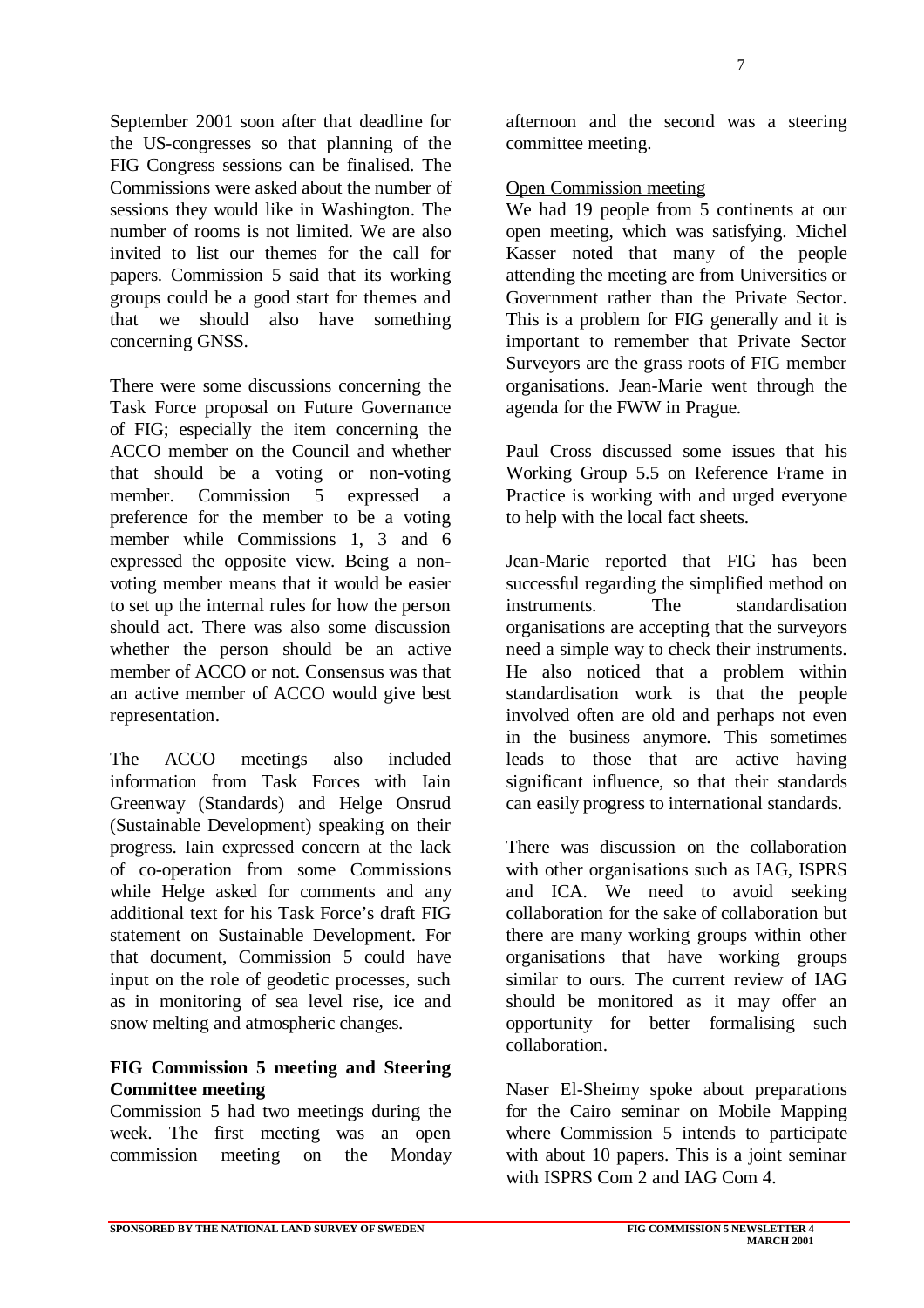Concerning FWW 2001 in Seoul, Matt is our main contact. We intend to have a  $\frac{1}{2}$  day work shop on standards and at least another 2 sessions with papers. The level of input from South Korea and other countries in the region will be a major influence on the success of our programme for the FWW.

We also discussed briefly the organisation of the Washington congress (as outlined above) including concerns about the three congresses running parallel.

Steering Committee meeting

Many of the items on the agenda to the steering committee meeting were discussed during the commission meeting, see above.

At this meeting we discussed the future governance proposals by Tom Kennie and how that would affect us. We also discussed the proposed continuation of the work into what became a new Task Force to Review Commissions, Task Forces and Permanent Institutions. Some issues discussed included: What is the future of FIG Commission 5 within FIG? Can the three technical commissions 4, 5 and 6 live separately or should they be merged?

Paul Cross reported from the Tuesday evening meeting of Working Group 5.5. Even though only 6 people attended, it is still felt important to have these meetings at Working Weeks. Paul will develop a list of action items from that meeting and continue to progress the groups work with the assistance of Matt Higgins.

We briefly discussed the program in Prague and the general opinion was that the technical program was too short if FIG wants to attract more participants to the meeting. This will be the opposite in Seoul where there seems to be no limits on how many sessions we could have.

Michel Kasser proposed as a new initiative that we should collect Commission 5 relevant papers from journals etc and in various

languages so that we can produce a "database of papers". There are so many articles in our field and a practical service to surveyors would be to collect the good ones and perhaps put them on our homepage. Of course, there is a question regarding copyright that needs to be solved. It was agreed this was a good idea and that Michel should work up a proposal on this matter.

#### **TECHNICAL PROGRAM**

This year, for the first time, all technical papers from the Working Week are on the FIG Web Site. (See www.fig.net/figtree/).

Commission 5 had a very interesting technical program in Prague as evidenced by attendance of between 40 and 60 people at our sessions. Below is an outline of the 2 sessions where Commission 5 was represented in Prague.

**Sessions 2**: Future Technologies, Chaired by Michel Mayoud, Commission 6.

**Jaroslav Simek and Jan Kostelecky**: Modern Geodetic Network and Datum in

Europe

**Nicolas Paparoditis**: Integration of techniques for digital mapping **Michel Kasser**: New modern height determination techniques **Naser El-Sheimy**: The multisensor technologies and their impact in the future. **Alojz Kopacik**: Modern trends in the highway building in Slovakia.

**Session 4**: Technical standards and quality, Session chaired by Jean-Marie Becker **Hansbert Heister, Vaclav Slaboch and Jean-Marie Becker**: New technical standards improving the quality in positioning and measurement

**Paul Cross**: Reference Frame in practice, The role of professional, scientific, standards and commercial organisation.

**Otto Heunecke and Karl-Hans Klein**: Aims and activities in German standardisation respective engineering surveys.

**Dennis St. Jacques**: Quality in transition, a journey for Canadian Hydrographic Service.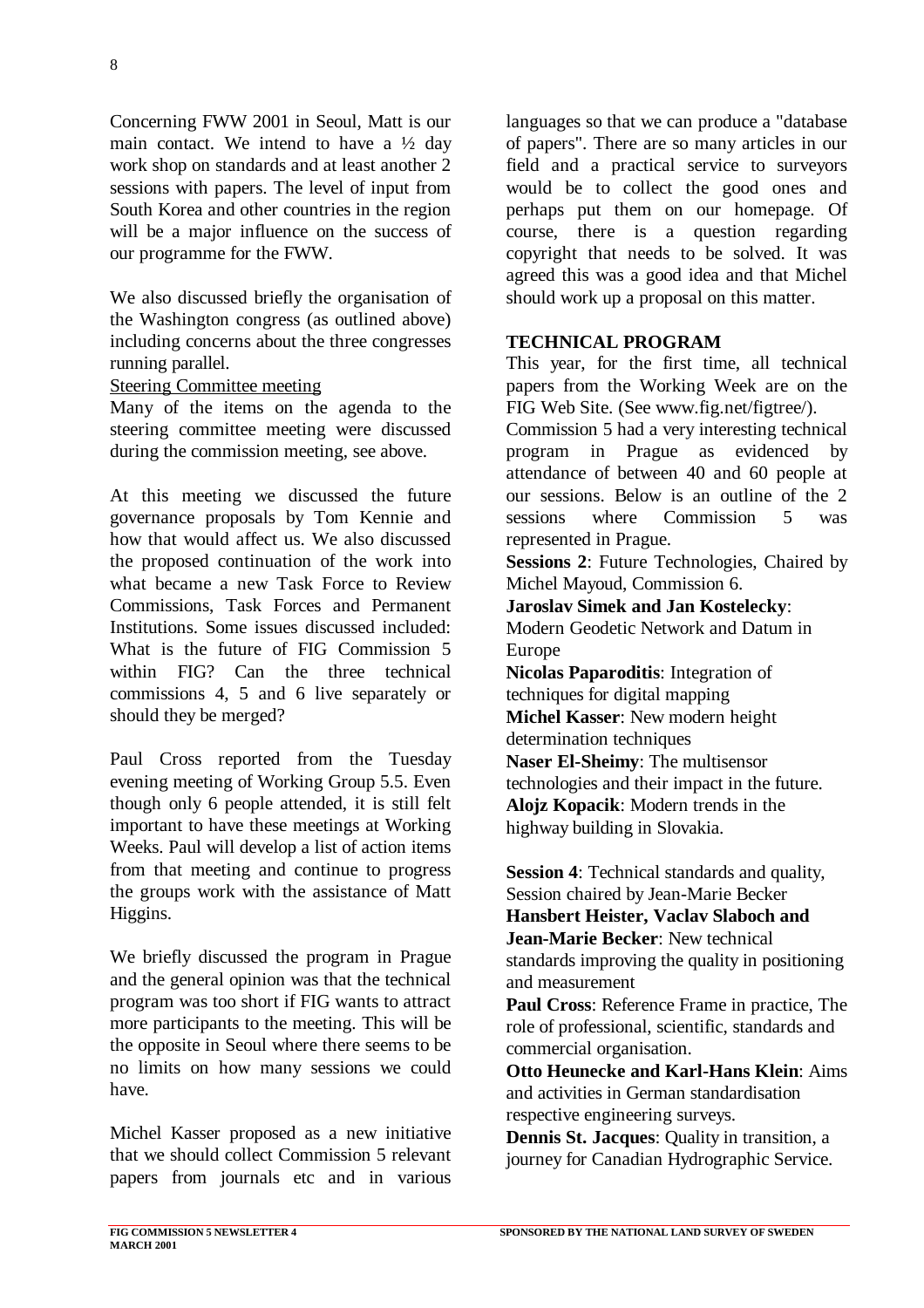# **REPORT FROM THE MEDITERRANEAN SURVEYORS IN THE NEW MILLENNIUM ST. JULIENS, MALTA. 18-21 OF SEPTEMBER, 2000**

By Mikael Lilje et. al.

#### Introduction

FIG Commission 2, 4, 5, 6 and 7 organised a joint seminar the  $18<sup>th</sup>$  to  $21<sup>st</sup>$  of September, 2000 on the pleasant island of Malta. FIG Commission 5 took the lead in organising the technical program. Mr. Randolph Camilleri, head of the Land Surveyors Society of Malta, was responsible of the local arrangements. The seminar attracted more than 100 delegates from 35 countries and both the number of delegates and countries must be considered to meet all of our expectations. Among the delegates, several distinguished persons as the FIG president Mr. Robert W Foster, ICA president Prof. Bengt Rystedt, CEPLIS president Mr Bernard Bour and CLGE president Mr Paddy Prendergast. This report is prepared by Mikael Lilje, secretary FIG Commission 5 but he have had valuable help from several of the involved Commissions.

We were happy to be able to gather participants from several of the most important international organisations around the world. At this meeting we can mention FIG, IAG, ICA, CEPLIS and CLGE. The organisations had the opportunity to present their present work. There are several working fields between the different organisations and it is important that we are working in close co-operations with these and not against each other. It was also clear that the organisations need each other to be able to progress with their own tasks.

The technical program was organised in 11 sessions and one opening ceremony. All together, some 55 presentations were made. This made the days very intense. In the evenings the local organising committee had organised social events as "Malta by night", Cocktail party and farewell dinner. The seminar was held at the Golden Tulip Vivaldi Hotel in St. Juliens.

Mr Foster commented the seminar by saying: "*I found the meeting in Malta to have been extremely well prepared and organised. The accommodations, meeting rooms, facilities and meals were all superb. The attendance was impressive and the commitment of those attending was gratifying to me as a participant in the conference. Considering the difficulties with the several languages represented there, I was pleased at how well everyone seemed to communicate, an issue especially important to myself who has the limited ability afforded by only one language. I offer my thanks and congratulations to Randolph Camilleri, Jean-Marie Becker and the other organisers of the seminar.*

But, there were considerations that we perhaps aimed for too much when trying to fulfil the needs of all the involved commissions. The result was a large number of presentations where each presentation could not be longer than about 20 minutes including the discussion. It also meant that we had to have parallel sessions during one day. We where trying to give something to the practitioners from the region but their problem was that they wanted to learn immediately and not through reading the proceedings. They mean that they do not have the time to do so afterwards. Therefore, they wanted to have longer presentations with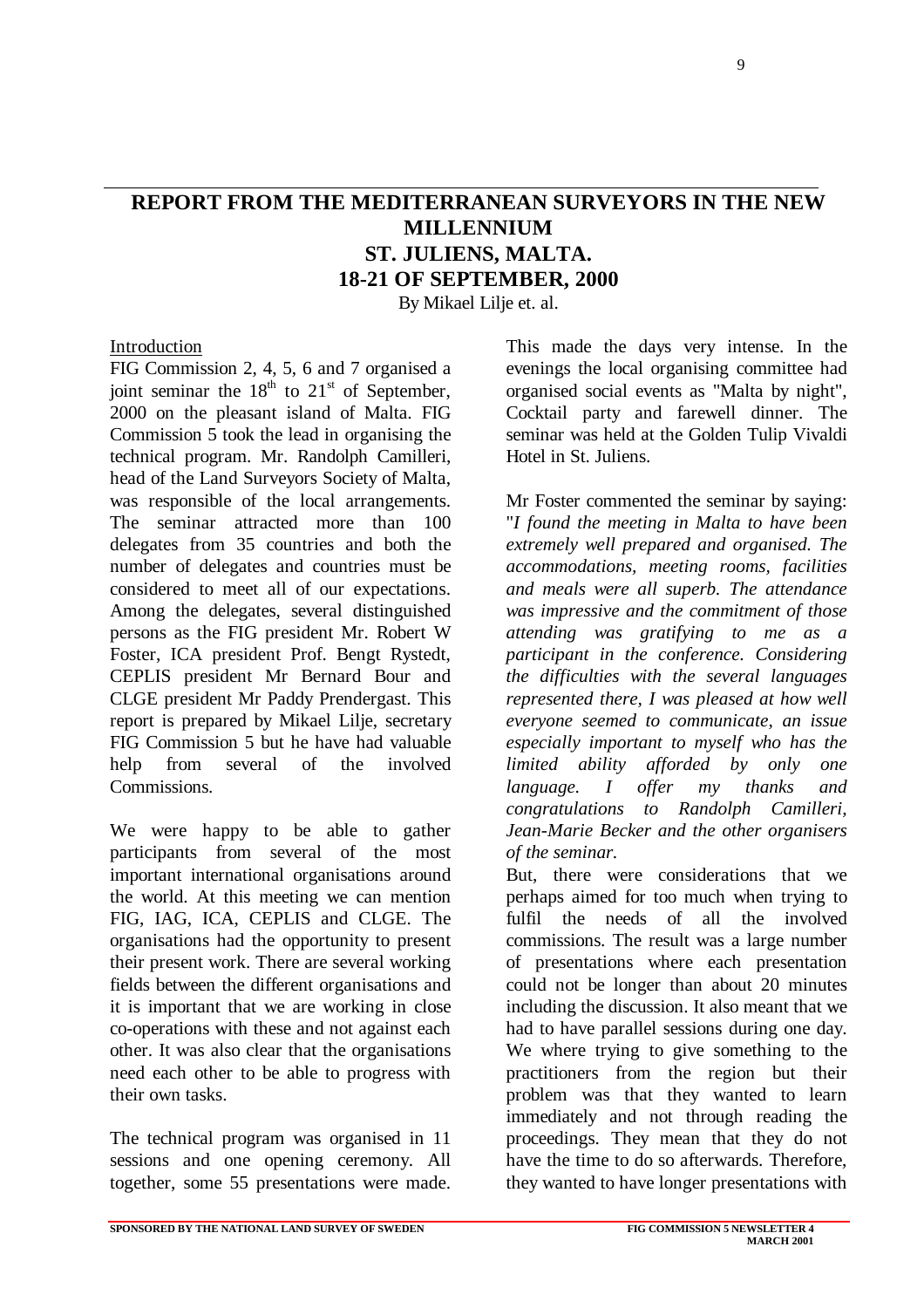more discussion (more tutorial). This is probably an important lesson for the future when we are organising seminars focused on a region.

Although no specific recommendations or resolutions were developed at this Symposium, it did present an opportunity for surveyors of the Mediterranean countries to get together and discuss issues facing their surveying community. Given that the three annual FIG Working Weeks following the 2002 FIG Congress will all be held in Mediterranean countries, this Symposium was a good first step in identifying issues to be discussed at these future meetings

#### Opening ceremony

The seminar started with an opening ceremony that attracted the interest of media. The session included five invited speakers. These were Mr. Randolph Camilleri (Head of Land Surveyors Society - Malta), Mr. Robert Foster (FIG President), Mr. Paul Mifsud (Permanent secretary at the ministry for the environment), Mr. Georgio Boggio (EU Ambassador) and Prof Jean-Marie Becker (Chair of the technical program).

Mr. Camilleri stressed the importance of education to the development of surveying in Malta and called on the Government of Malta to support the establishment of university level courses in surveying.

Mr Foster focused his comments on globalisation and sustainable development as they pertain to the surveying profession. He emphasised the need and the importance of making local surveyors aware that they are part of a global community and stated that the surveying profession must evolve and develop in order to keep pace with the evolution and development of the world's economies through globalisation. On the topic of Sustainable Development, Mr. Foster described the FIG activities culminating with the formulation of the Bathurst Declaration in Australia. He went on to add, "the greatest

challenge to civilisation may be to achieve sustainable development. Our profession must deal successfully with the globalisation phenomenon in order to fulfil its responsibilities in the sustainable development challenge."

#### Technical program

The program included eleven different sessions covering the work from all the participating commissions. All the countries at the seminar were given a chance to discuss the situation in their country so that we could discuss and compare. Eleven countries accepted this opportunity. It was easy to notify that the Mediterranean region is special in the way that the northern and north-west part is the rich part and the southern part of the region (Northern Africa) is poorer. The different political systems are also of influence for the working areas of the surveyors. This means automatically that there are large differences in the surveyors role and recognition in the respective country. It was also clear that there exist subjects where the different countries are struggling with the same problems and there is something to benefit from a closer cooperation in the future. This was e.g. a remark from Mr Timoulali, Marocco at the end of the first day. He asked the participants the question *What happens after this seminar?* The countries from the Mediterranean region ended the seminar with a meeting where they decided to continue in close co-operation. Mr. Foster encourages this development, believing it will strengthen the profession in the sharing of educational developments, standardisation, and other professional concerns unique to the region.

Many items were discussed in the sessions. Mr Predergast started the seminar by discussing the work done by CLGE (the Council of European Geodetic Surveyors) concerning the study of the different education systems that exist in Europe as well as promoting the survey profession. This discussion continued throughout the seminar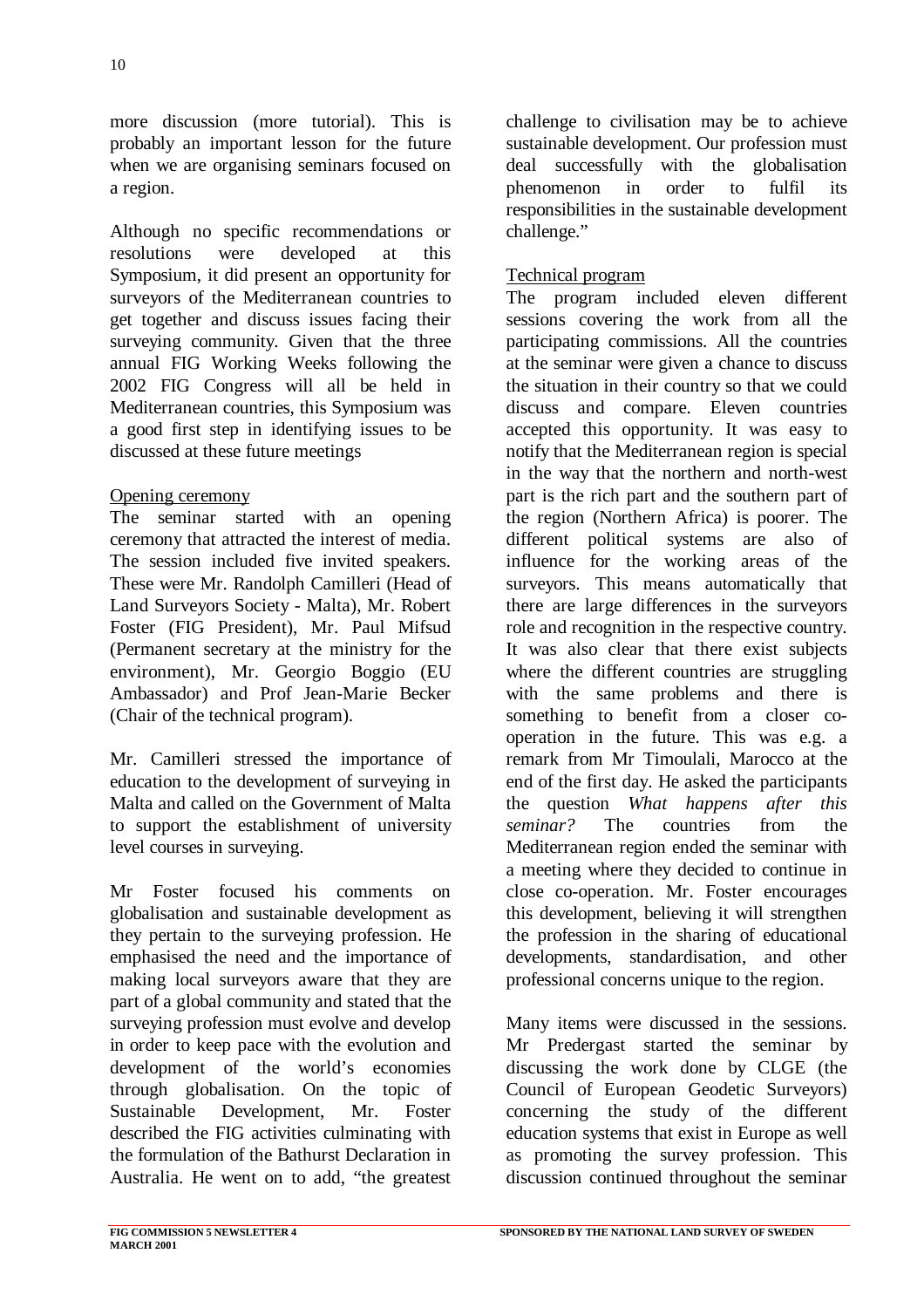since the educational system differs almost from country to country. Especially the question if the education should include practical moments as field exercises or not. Is this something that the universities should teach or is this something that the employees should be responsible of. The time at the University is limit and we should think carefully on what the students should concentrate their time with. There were presentations were we discuss the importance to always learn to be able to develop ourselves as well as our profession.

The president of ICA, Prof Rystedt presented the current structure of the organisation as well as emphasised the importance of integrated product in the future where the cartographers have an important role.

The first day concluded by a presentation from the local organising committee from FIG Working Week in Seoul.

There were several papers concerning the need to have a modern reference frame to work with. Both Netherlands and Sweden presented their ideas about changing reference frames in their countries. These presentations were introduced by a paper from Dr Altamimi, France concerning modern reference frames and their relationships and a paper concerning geoid determination in general and with emphasise to the Mediterranean area by Prof. Tzaivos.

There were several papers about standardisation, both for different types of instrumental but also the importance of quality assurance in the production work.

Several papers about close-range digital photogrammetry were presented and these presentations covered both the market concerning cheaper software packages as well as examples of the use of digital photogrammetry.

Commission 4 organised two sessions concerning hydrography in Malta, the adoption of Lowest Astronomical Tide as chart datum in France and Quality Assurance in data collection activities. The second session was an open forum on education in hydrography, new technologies and sustainable development as it relates to the hydrographic profession. This session was followed by an excellent tour of the hydrographic offices in Malta.

Commission 7 organised a session of four presentation dealing with a wide range of cadastral/land management issues. Ted Schut presented a paper dealing with post and real time quality assurance of map update in the Dutch Cadastre. He outlined movement toward greater geodetic activity in the field using pen based computers.

Gerda Shennach dealt with the need for globalisation in surveying. We should encourage co-operation between national bodies and also between public and private professionals within, and outside, national borders.

Peter Dent and Zlatina Yaneva gave a joint presentation on the benefits of structured training for property professionals in valuation techniques. They were able to report on recent developments in education on land management issues drawing on current work in pre-accession countries in the eastern Mediterranean.

Bob Ashwin updated the session on developments in Land Registration in England. The people issues are often as demanding as the technical in ensuring efficient registration or cadastral systems.

The sessions were jointly chaired by Bob Ashwin and Bengt Rystedt.

The last day of presentations ended with a great variety of more technical papers. Among them, one concerning GPS-RTK by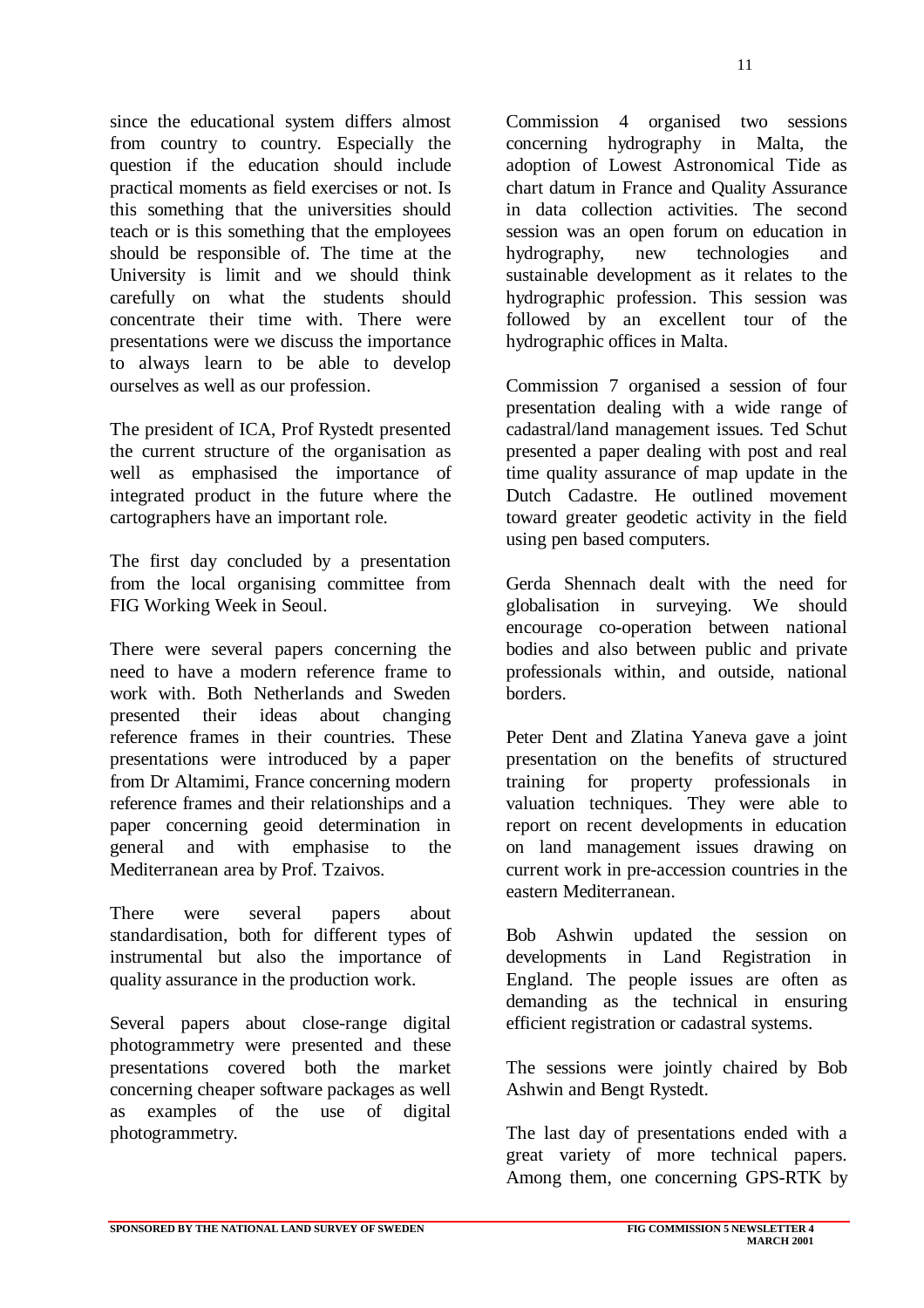Mr Jensen was very much appreciated where he described the techniques, the current limitations and some thoughts of what he believed could be the future within this measuring technique.

#### Commission meetings

Three commissions (Commissions 2, 5 and 6) decided to have separate meetings during the seminar.

Commission 5 had a meeting where we discussed the coming period up to Washington concerning seminars where we are involved. The commission is planning to have a work shop concerning the different guidelines that we shall produce to Washington. The guidelines are about the best use of different types of instruments.

Commission 6 discussed past events and ongoing activities, and made a review of the various workshops and symposia in preparation. Regarding the next congress, all Working Groups of the Commission will start soon discussions for expressing their views and recommendations in the final report.

# **REPORT FROM THE 3RD INTERNATIONAL SYMPOSIUM ON MOBILE MAPPING TECHNOLOGY CAIRO, EGYPT 3-5 JANUARY 2001**

By Naser El-Sheimy

Nearly six years ago, the Ohio State University hosted the first International Symposium on Mobile Mapping systems. At that time, it was very clear that Mobile Mapping had the potential for providing a diversity of services and products to the mapping community. The Second International Symposium, which took place in Bangkok, Thailand in 1999, provided further evidence – the quality and diversity of papers and the number of attendees further proved that Mobile Mapping was an area of research of its own that deserves a separate symposium. Since then, substantial progress has been made in the area of Mobile Mapping technologies, progress that would not have been anticipated six years ago.

The 3<sup>rd</sup> International Symposium on Mobile Mapping Technology was successfully held in Cairo, Egypt, January 3-5, 2001. It was coorganized by Ain Shams University, Egypt, the ISPRS Commission II (WG II.1 "Real time Mobile Mapping"), the FIG Commission 5 (WG 5.3 "Kinematic and Integrated Positioning Systems"), the IAG Special Commission IV (WG SC4.1 "Mobile Multi-Sensor Systems "), The University of Calgary, the Egyptian Survey Authority and the Chinese National Lab for Information Engineering in Surveying, Mapping and Remote Sensing for sponsoring the symposium. The symposium was financially



supported by Ashtech-Magellan Corp. (USA/UK), Applanix Corp. (Canada), and Premier GPS Inc. (Canada).

The symposium provided a stimulating casual environment to promote scientific presentations, interactive discussions, and information exchange. It brought together 350 participants from 29 countries, who are specialists, engineers, users and those interested in mobile mapping technology, kinematic real-time positioning, sensor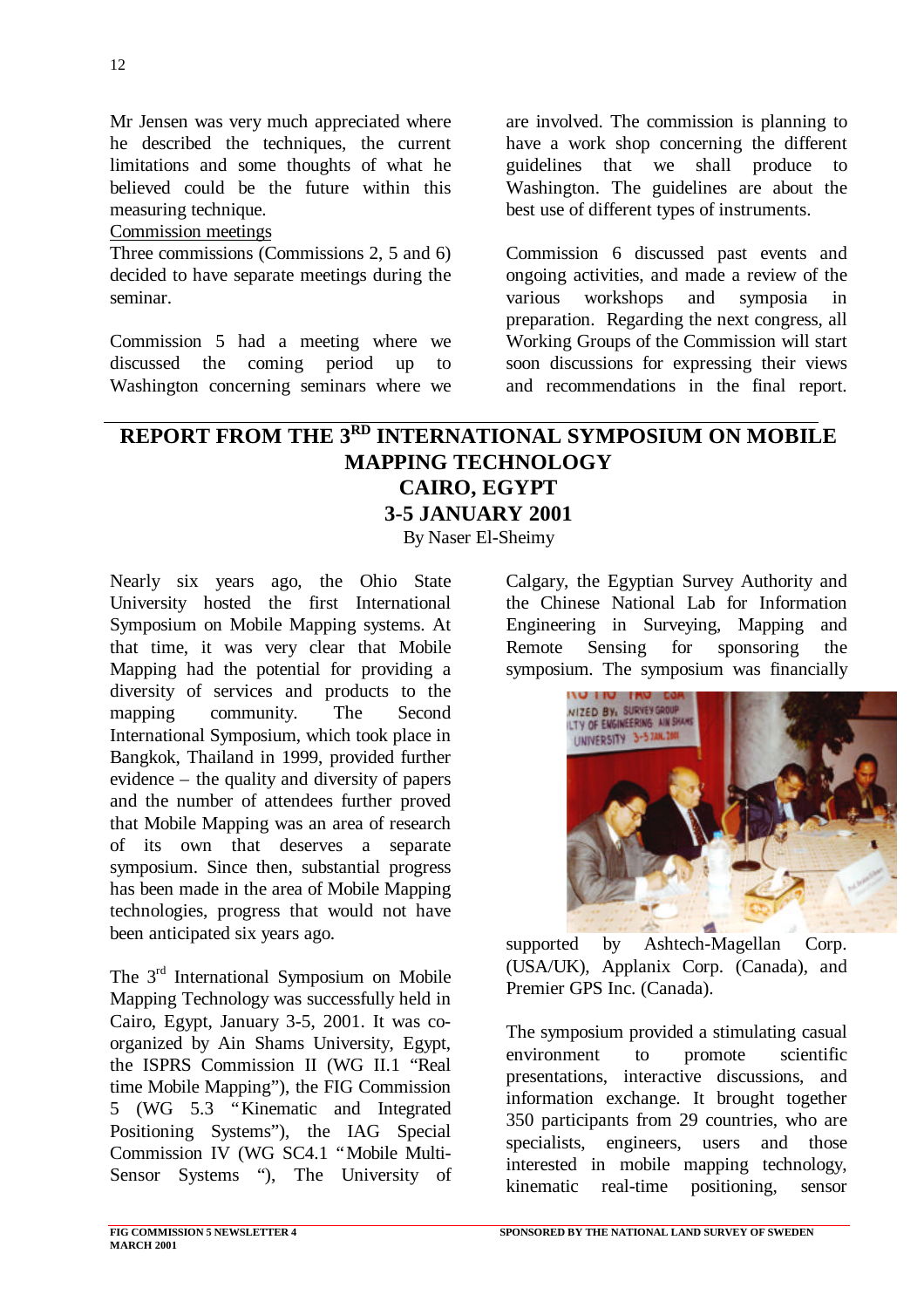integration and calibration, feature extraction and 3-D data acquisition. 90 oral presentations in 18 sessions reported most recent R&D and application achievements of mobile mapping. The proceedings of the symposium, edited by Dr. Naser El-Sheimy, have been produced in a CD and can be ordered from the Department of Geomatics Engineering, The University of Calgary (Email: Marguerite Anderson: marguerite@ensu.ucalgary.ca ) or from the Survey Group at Ain Shams University (Dr. Atef Fayad: afayad@datum.com.eg).

The opening ceremony includes welcome speeches by representative of the sponsoring organizations, followed by welcome speeches by Prof. Mohamed Sheriah, the Dean of Faculty of Engineering of Ain Shams University, Prof. Hassan Ghallab, President of Ain Shams University, and Prof. Ibrahim El-Domery, the Egyptian Minster of Transportation (See Picture 1).

Prof. Gerard Lachapelle gave a very informative keynote address on "Location: A 21st Century Utility" where he described how location and navigation technology, user requirements and new applications drive each other in a never ending circle, with the users as the major beneficiaries. Gerard predicts that personal location and navigation applications will capture a large share of the location and navigation markets in the decade ahead.

Picture 1: From Left: Prof. Hassan Ghallab, President of Ain Shams University, and Prof. Ibrahim El-Domery, the Egyptian Minster of Transportation, Prof. Mohamed Sheriah, the Dean of Faculty of Engineering of Ain Shams University, Dr. Naser El-Sheimy, Convenor of the Symposium.

"The exciting technical program was complemented by a most interesting and educational social program that included a night cruise on the river Nile, a Sound and Light show at the Pyramids and individual visits to the countless historical sites of Cairo. Cairo is the oldest lived-in city in the world and is an historical treasure trove. The Egyptians are keenly aware of their own and other cultures and were most gracious hosts" said Gerard Lachapelle

The symposium also witnesses the signing of a Memorandum of Agreement (MoA) between Ain Shams University and the University of Calgary. The MoA was signed by Prof. Gerard Lacahepllee as representative of the UofC and by both the Prof. Prof. Mohamed Sheriah, the Dean of Faculty of Engineering of Ain Shams University, Prof. Hassan Ghallab, President of Ain Shams **University** 



Picture 2: Front left: Dr. Naser El-Sheimy, Dr. Ibrahim Shaker, Prof. Jean-Marie Becker, Prof Mohamed Sheriah, Back left: Mikael Lilje, Dr. Atef Fayad, Prof. Gerard Lachapelle, Prof. Adel Hagag

The MoA will strengthen further the relationship between the two universities and encourage academic exchange between them.

The symposium was structured in such a way that features common to all Mobile Mapping Systems (MMS) were treated first before specific application, new applications, and trends in MMS were considered. Common features included the mathematical framework of direct georeferencing for land and airborne imaging sensors, kinematic positioning, object extraction and recognition, and estimation techniques common to all MMS. Only after these common features have been treated, specific sessions were dedicated to cover the full spectrum of Mobile Mapping Technology. The following highlights the major features of papers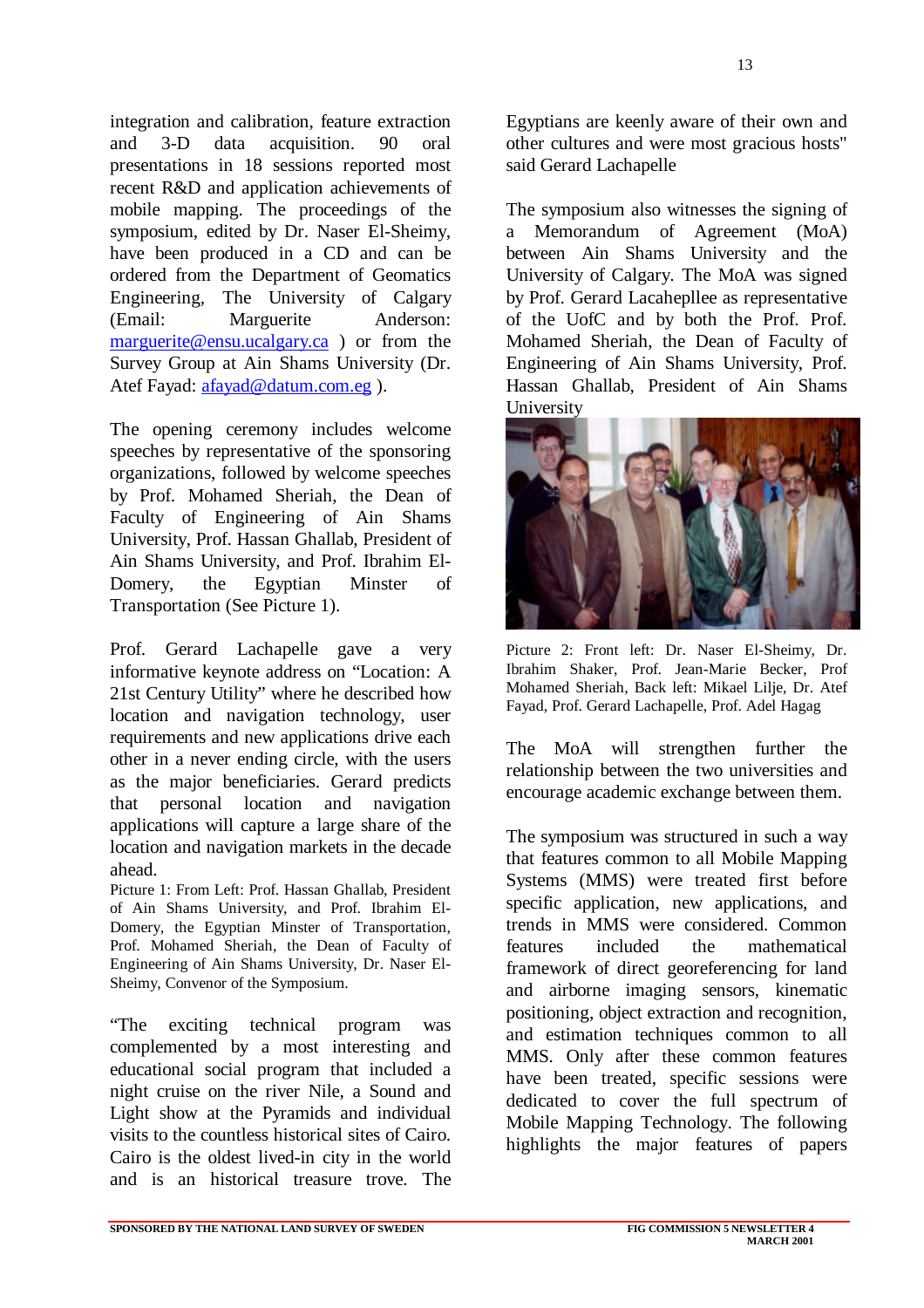| <b>System</b>                                                                                                     | <b>Positioning</b> |              | <b>Imaging</b> |                | <b>Other</b>   |                         |  |
|-------------------------------------------------------------------------------------------------------------------|--------------------|--------------|----------------|----------------|----------------|-------------------------|--|
| Name /                                                                                                            | GPS                | <b>INS</b>   | <b>DR</b>      | <b>CCD</b>     | <b>VHS</b>     | <b>Sensors</b>          |  |
| Developers <sup>1</sup>                                                                                           |                    |              |                |                |                |                         |  |
| Land Systems (Van, Railway, etc.)                                                                                 |                    |              |                |                |                |                         |  |
| <b>GPS Van/OSU</b>                                                                                                | ✓                  |              | ✓              | $\overline{2}$ | $\overline{2}$ |                         |  |
| <b>KISS/UBW</b>                                                                                                   | ✓                  | $\checkmark$ |                | $\overline{2}$ | $\mathbf{1}$   |                         |  |
| <b>LD2000-R/UW</b>                                                                                                | ✓                  |              | ✓              | $\overline{2}$ | 1              |                         |  |
| Visimind's MMS / Visimind AB (for                                                                                 | ✓                  | $\ast$       |                | $\mathbf{2}$   |                | *Orientation sensors    |  |
| both land and airborne applications)                                                                              |                    |              |                |                |                |                         |  |
| Portable MMS/UofC                                                                                                 | ✓                  | $\ast$       |                | $\mathbf{1}$   |                | *Orientation sensors    |  |
| VISAT-                                                                                                            | ✓                  | $\checkmark$ | $\checkmark$   | 8              |                |                         |  |
| <b>UofC/VTI</b>                                                                                                   |                    |              |                |                |                |                         |  |
| <b>Moses / UFAF</b>                                                                                               | ✓                  | ✓            |                | $\overline{2}$ | $\mathbf{1}$   | <b>Pointing laser</b>   |  |
| <b>Airborne Systems</b>                                                                                           |                    |              |                |                |                |                         |  |
| <b>AIMS-OSU</b>                                                                                                   | ✓                  | $\checkmark$ |                | $\mathbf{1}$   |                |                         |  |
| Dual Camera/ UofC                                                                                                 | ✓                  | $\checkmark$ |                | $\overline{2}$ |                |                         |  |
| 3-linear scanner/IFP, Stuttgart                                                                                   | $\checkmark$       | ✓            |                | $3*$           |                | * line scanner          |  |
| <b>ALMIMS/CAS</b>                                                                                                 | ✓                  | ✓            |                | $1*$           |                | *multi-spectral imaging |  |
|                                                                                                                   |                    |              |                |                |                | scanner + LIDAR         |  |
| Star-3i / Intermap Technologies                                                                                   | $\checkmark$       | $\checkmark$ |                |                |                | <b>IFSAR</b>            |  |
| Corp                                                                                                              |                    |              |                |                |                |                         |  |
| <b>DORIS / ARC</b>                                                                                                | ✓                  | $\checkmark$ |                | $\mathbf{1}$   |                | <b>LIDAR</b>            |  |
| OSU: Ohio State Univ., UFAF: University of the Federal Armed Forces, UBW: Univ. der Bundeswehr Munchen, UW: Wuhan |                    |              |                |                |                |                         |  |

presented at the symposium; they can be categorized as follows:

University , **AUT:** Aachen Univ. of Technology, **JECA:** John E. & Chance, **UofC:** The Univ. of Calgary, **ARC:** Alberta Research Council , **CAS:** Institute of Remote Sensing Applications of Chinese Academy of Sciences

#### **Papers on Mobile Mapping Systems:**

It was very clear from the number of papers presented at the symposium that building a mobile mapping system by integrating off-theshelf hardware and software components is getting easier, but it requires significant courage, investment and efforts. The symposium witness development activities by many universities and companies on almost all continents. Land-based systems continue to demonstrate the power promised at the early time of the development, for example in road and railway survey, utility survey and others. The takeover of the part of such traditional surveying markets is believed to be only a start. Meanwhile, the very same concept has been transferred to airborne and backpack systems where positional and orientational sensors are integrated with imaging sensors to approach real-time mapping that is not restricted to where only land vehicles can reach. The "dream" is to achieve the same level of ground position accuracy as

traditional aerial triangulation. The following table summarizes some of the characteristics of the systems presented during the symposium.

#### **Papers on New Developments and Applications of Mobile Mapping Systems** Some of new developments and applications presented during the symposium are:

#### **New Development**

1. Helicopter Based Portable Handheld MMS for Avalanche Mapping: The system is developed by the Photogrammetric lab of the Institute of Geomatics at Swiss Federal Institute of Technology. It integrates light aerial camera and GPS/INS components to a platform that is free of the helicopter in 6 degrees of freedom. Experimental studies performed in the avalanche test site of "Vallée de la Sionne" allow determining the correct ratio between the system accuracy versus its flexibility. Experiments performed during the last two years in

l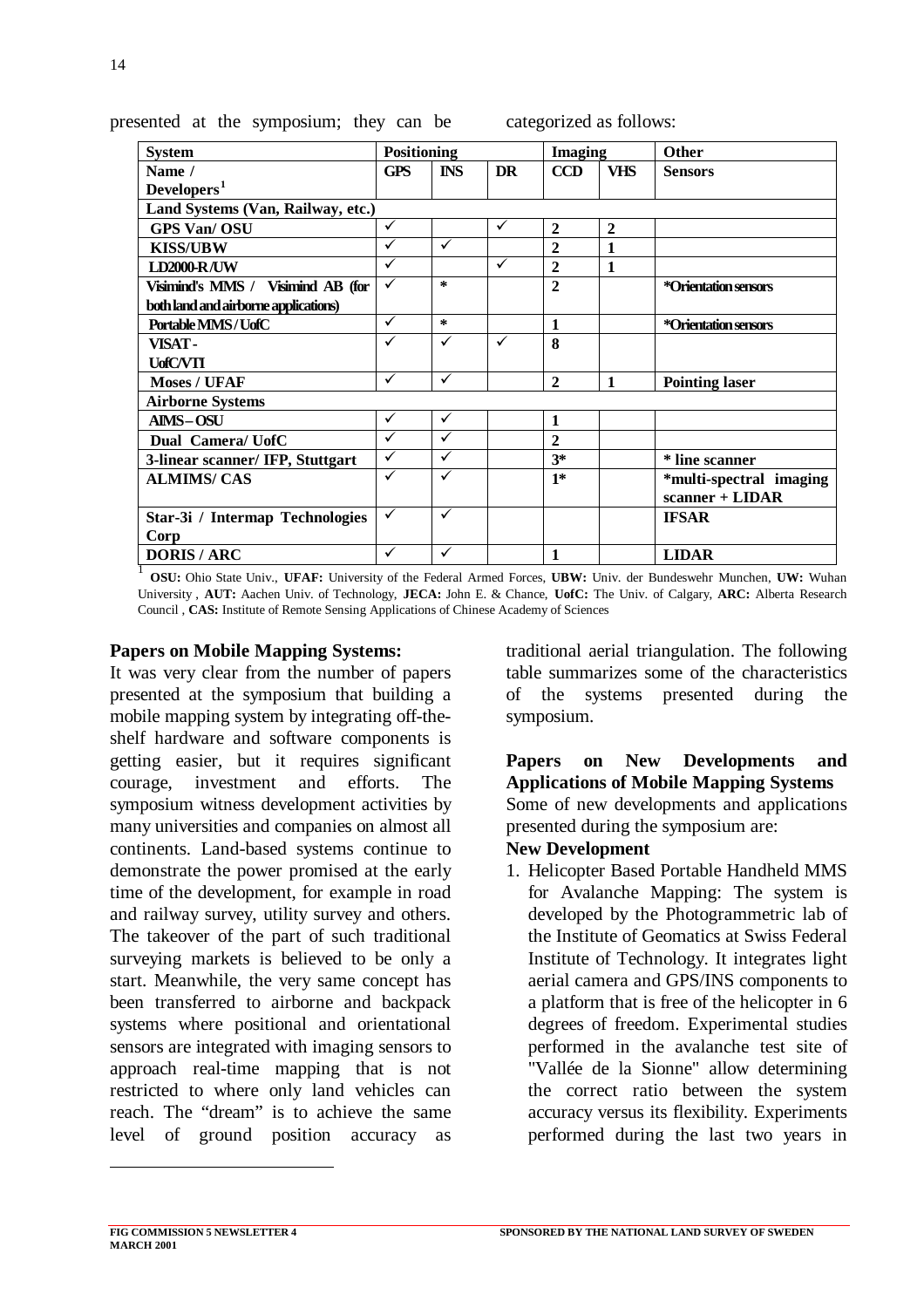"Vallée de la Sionne" avalanche test site showed that helicopter based photogrammetry is able to provide snow volume measurements with an accuracy of 20-30cm when good conditions for accurate exterior orientation and contrast are fulfilled.

- 2. A Portable MMS For the Survey Community: The system is developed by the Department of Geomatics Engineering at the University of Calgary. The goal of the system development is to overcome the drawbacks of current mobile mapping systems - namely their high cost, large size, and complexity - which have restricted their widespread adoption in the survey industry. The development of such a system satisfies the demand for a mobile mapping system that can compete both cost-wise and in user friendliness with current backpack GPS systems and conventional terrestrial survey systems, while realising the significant gains in efficiency typical for MMS. The system integrates a digital magnetic compass, dual-frequency GPS receiver and consumer digital camera into a multisensor mapping system. First system testing indicate that with three images at a 20m object-to-camera distance, absolute accuracies of under 25 cm are achieved. This is comparable to current singlefrequency GPS data acquisition systems. The internal agreement of points surveyed using the system is under 10 cm.
- 3. Airborne Laser-ranging and Multi-spectral Imaging Mapping System (ALMIMS): The system is a multi-sensor mapping system developed by the Institute of Remote Sensing Applications of Chinese Academy of Sciences. It is integrated with multi-spectral imaging scanner, laser ranging scanner, Global Positioning System (GPS), and Inertia Navigating System (INS), all of which are tightly coupled and synchronized, insuring the pixel-level correspondence of image and laser ranging points. The result is a highresolution multi-spectral image overlapped

with laser ranging grids at certain intervals. It can produce ortho-rectified image, digital surface model, contour map, and perspective map at near real-time without ground control points. It can be used for automatic buildings/tree extraction, and semi-automatic roads tracing.

4. DORIS (Differential Ortho-Rectification Imagery System): DORIS is an airborne multi-sensor mapping system which has been under development for years at Alberta Research Council. DORIS combines a laserscanning technology with digital imaging technology to produce high-resolution and highly accurate ortho-rectified planimetric image map. The focus of DORIS is on acquiring data for fundamental biophysical entities of sustainable forest eco-systems and reducing the cost of the planning and conduct of forest operations.

#### **New Applications:**

- 1. Automatic Bald Digital Terrain Model Reconstruction from Digital Surface Data Acquired from an Airborne SAR System: Two approaches for automatic reconstruction of bald DTMs from Digital Surface Models (DSMs) are presented in this paper; namely hierarchical and non-hierarchical approaches. The non-hierarchical approach is mainly used for urban areas while the hierarchical approach is suitable to different terrain types and data with different spatial resolutions. Test results show that for the hierarchical approach the accuracy of the reconstructed bald DTM, when referenced against bald terrain surface models generated from a Lidar mapping system, is typically less than 1.25 meters RMSE in urban and low mountain areas. This is obviously an acceptable result as the accuracy of the original SAR DSM is at 1-2 meter (RMSE) level.
- 2. Automatic Generation of a Hierarchical DEM for Mars Rover Navigation: This paper presents techniques for the generation of a hierarchical DEM using descent and rover imagery for Mars mapping and rover localization. During a descending process of a Mars spacecraft, ten descent images may be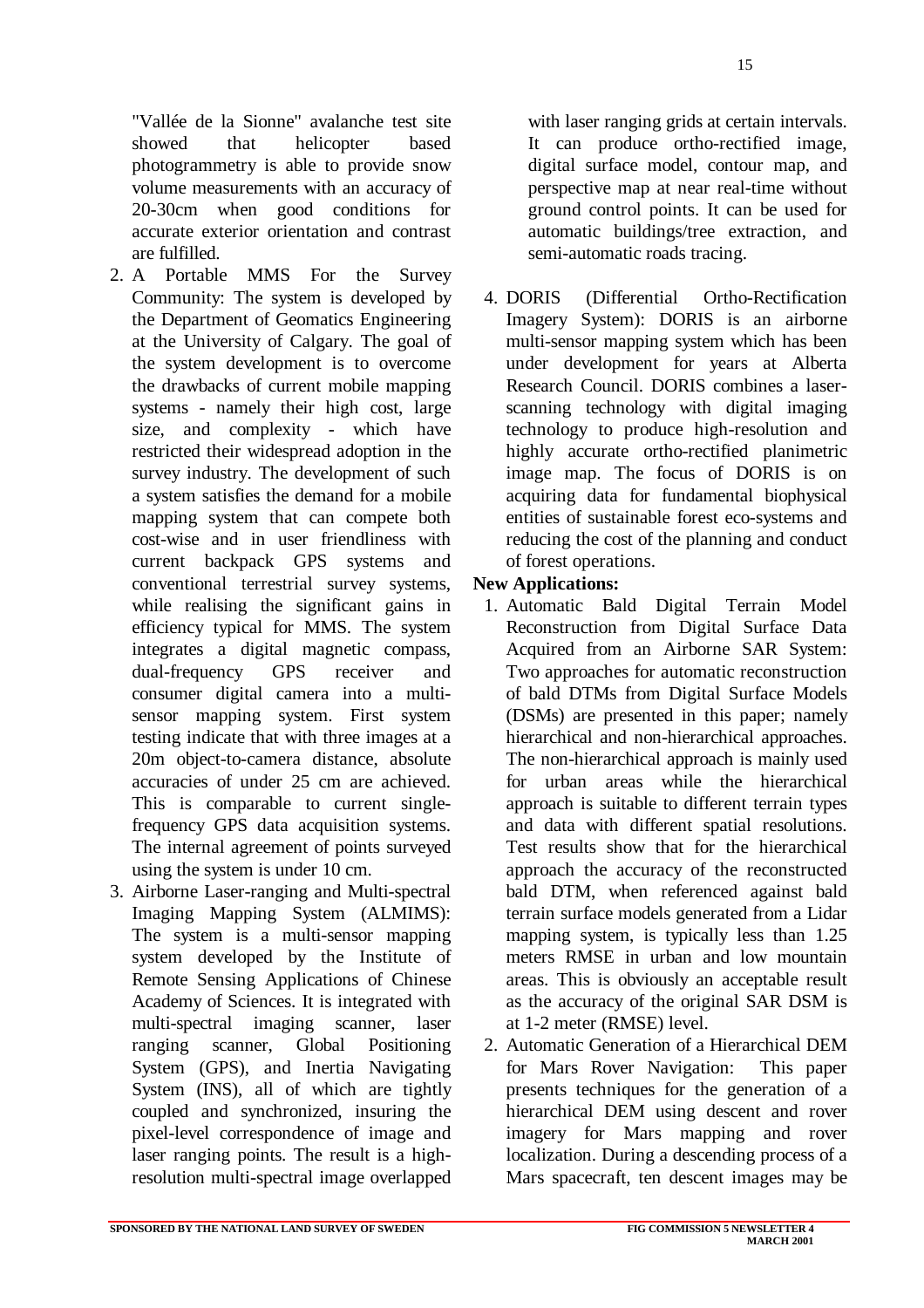taken at approximately every half of the altitude. The images can be used to generate an initial DEM of the landing site. The paper proposed a further refinement technique for the DEM both in accuracy and resolution to form a five-layer hierarchical DEM, with the resolution ranging from one centimeter in the immediate area of the landing center to one meter in the boundary region about 1 km away from the center. The DEM is generated by using the hierarchical descent images with an increasing sequence of resolutions. The produced hierarchical DEM can be used for an interactive system to assist rover traverse design and for landmark extraction for automatic Mars rover localization. The authors mentioned that in future research, the rover images will also be used to expand the hierarchical DEM as the rover traverses farther from the landing center. The DEM will be refined and expanded as more new rover images become available.

- 3. Integrating Data From Terrestrial Mobile Mapping Systems And Aerial Imagery for Change Detection Purposes: Data fusion from different sources is one of the key problems facing the photogrammetric and computer vision research communities. In this paper, a new approach for combining data from terrestrial Mobile Mapping Systems (MMS) and aerial imagery. Road network data, captured by a MMS, is used to determine the Exterior Orientation Parameters (EOP) of an aerial image - Single Photo Resection (SPR).
- 4. Integrating photogrammetric data from mobile ship-borne and airborne systems for support conservation process, and environmental analysis of cost heritage along the "CinqueTerre" coast in the Gulf of Liguria region, Italy: The project is directed to emphasize the environmental heritage, on which Levanto and Bonassola base their own tourist economy, focusing the guide lines and the analysis required for the landscape insertion of the recovering project of the old railway tunnel faced to the seacoast, work over land and work over sea, through 3D virtual navigation on the gulf of Levanto and on urban centre.
- 5. Automatic Building extraction from airborne laser systems: This paper introduces a series of building extraction techniques in compatible with Airborne Laser-ranging and Multiple-spectral Imaging Mapping System (ALMIMS), including shadow-based method for large buildings in urban area with sparse laser ranging points, and direct laser-point segmentation method for buildings in rural area. These techniques perform well in semireal-time, thus provide a fast data source for GIS system.
- 6. Integration of Mobile Phone Location Services into Intelligent GPS Vehicle Navigation Systems: GPS for position determination in vehicle navigation systems in stand alone mode works quite well only for open areas. It is obvious that in the case of obstruction of satellite-receiver visibility either position accuracy is bad or no position determination is possible. Especially in cities with high-rise buildings, satellite visibility is a very critical issue for intelligent vehicle navigation systems. Therefore GPS positioning has to be combined with other methods, e.g. dead reckoning (DR) and map matching. Apart from this, other new technologies are available nowadays which can also be employed in navigation systems. In particular, mobile phones of the next generation, the so-called 3G (Third Generation) phones, will provide the ability to determine the location of any mobile phone subscriber anywhere, anytime, with a precision required for navigation systems. Thereby different strategies for position determination can be employed. It is claimed that the position fix can be obtained with an accuracy in the order of  $\pm$  125 m using current technologies in the widespread second generation GSM network. For the use of 3G mobile phones in the UTMS network, however, an increase in accuracy for the position determination by a factor up to 10 is expected. In this paper, preliminary results on the integration of mobile phone location services for temporary position determination into the system design is investigated.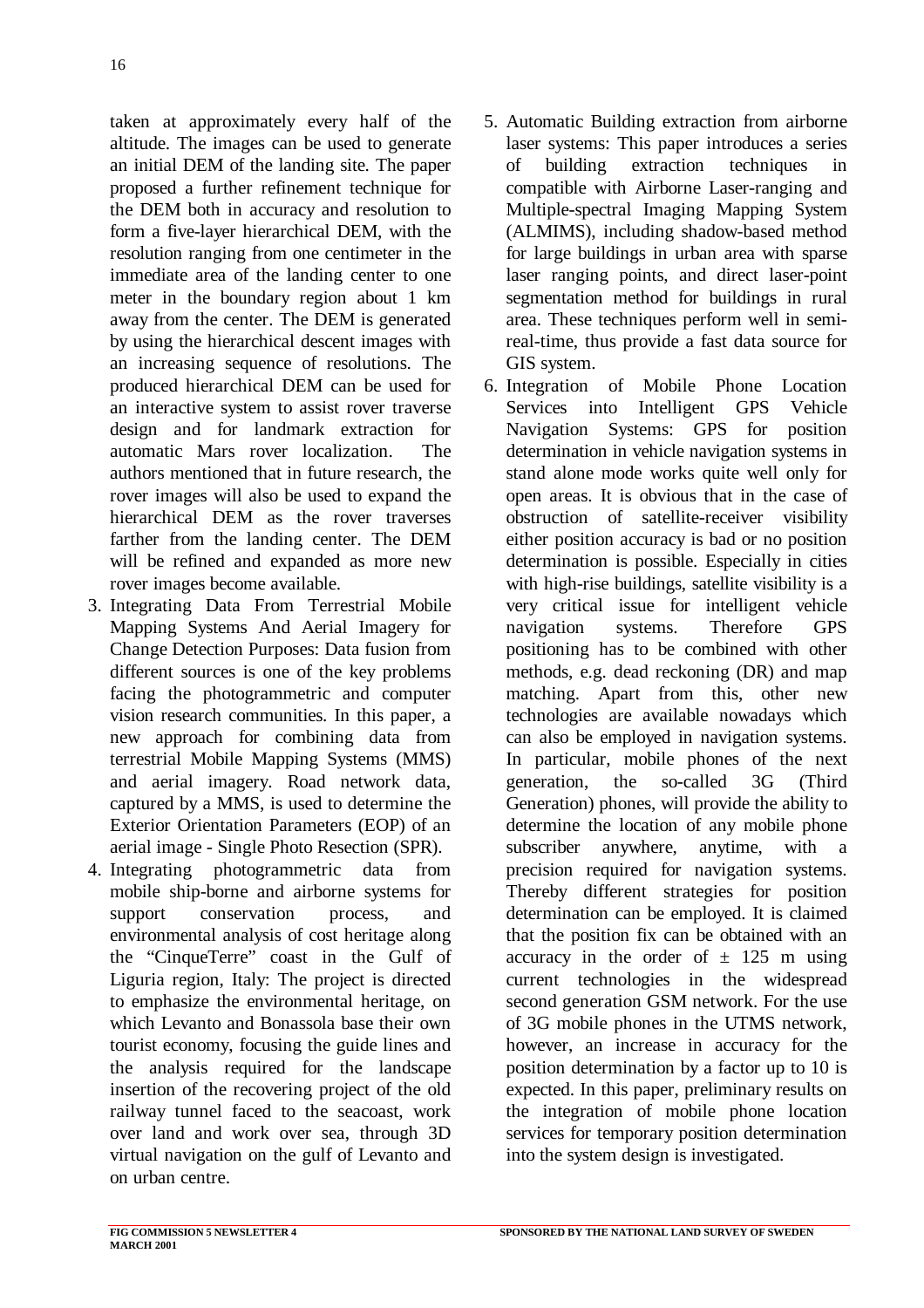#### **SPONSORED BY THE NATIONAL LAND SURVEY OF SWEDEN FIG COMMISSION 5 NEWSLETTER 4**

#### **Papers on Emerging Processing Techniques for Mobile Mapping Systems**

The continual development of Mobile Multi-Sensor Systems (MMS) is stimulating the development of intelligent processing techniques and new areas of application. Advanced techniques such as neural networks and snake models are currently under development to automate the measuring procedures and automatic object recognition from mobile mapping data. The two unique advantages of MMS-generated data:

- Images have unknown exterior orientation parameters, and
- The image sequences are along a known path

These two advantages make the automation of object recognition and measuring procedures more efficient and robust. The science of multiple image based matching has found its application in the mobile mapping processing. Bayesian networks have been actively researched and promise great potential for feature extraction. Real-time automation, in our opinion, remains to be the future of processing techniques for MMS. Some of the emerging processing techniques presented during the symposium are:

- 1. Motion estimation by Vision for Mobile Mapping with a Motorcycle: In this paper a vision algorithm to estimate the angular velocity of a motorcycle was introduced. This estimate, integrated with the measurements provided by other sensors such as a speedometer allows for a complete reconstruction of the trajectory followed by a motorcycle. The proposed scheme is, then, a valid alternative to the use of costly inertial platform to compensate for missing GPS data in order to geo-register information gathered by on-board sensors.
- 2. Motion Tracking Framework for Mobile Appliances: Mobile appliance, which includes hand-held and portable devices, suffers from a limitation of portable power source (battery) and a limitation of

communication bandwidth for wide area applications. This paper presents a new framework for object motion tracking. The proposed technique reduces the computational of the motion tracking algorithm as well as the number of bits that represents the object.

- 3. Online GIS Module for an Unmanned Aerial Vehicle: This paper provides an overview on how GIS could contribute to the navigation tasks of an unmanned autonomous aerial vehicle (UAV) and to the predictive capabilities required for identifying and tracking vehicles on the ground. The paper presented preliminary studies related to a project at Linköping University, Sweden. The project is an ambitious, long-term basic research project with the goal of developing technologies and functions necessary for the successful deployment of a fully autonomous UAV operating over diverse geographical terrain containing road and traffic networks.
- 4. Innovative Active-Vision-Based Approach for Traffic Surveillance and Control: ITS is an emerging global industry that capitalizes on advanced technologies to better manage the dynamic, overcongested transportation networks of today. The current ITS boom has given rise to the need for a comprehensive realtime surveillance of traffic conditions over the transportation network to allow for dynamic control and management of traffic. Existing traffic detection technologies cover a wide spectrum of technologies as well as performance, ranging from modest pavement-buried inductive loop detectors to more advanced pole-mounted off-road detectors such as microwave, radar, and camera-based detectors. All existing detector types, however, share a common limitation of being point-detectors reflecting only traffic conditions at the locations of the detectors. This paper discusses researchin-progress to develop a mobile, busmounted machine vision technology for transit and traffic monitoring in urban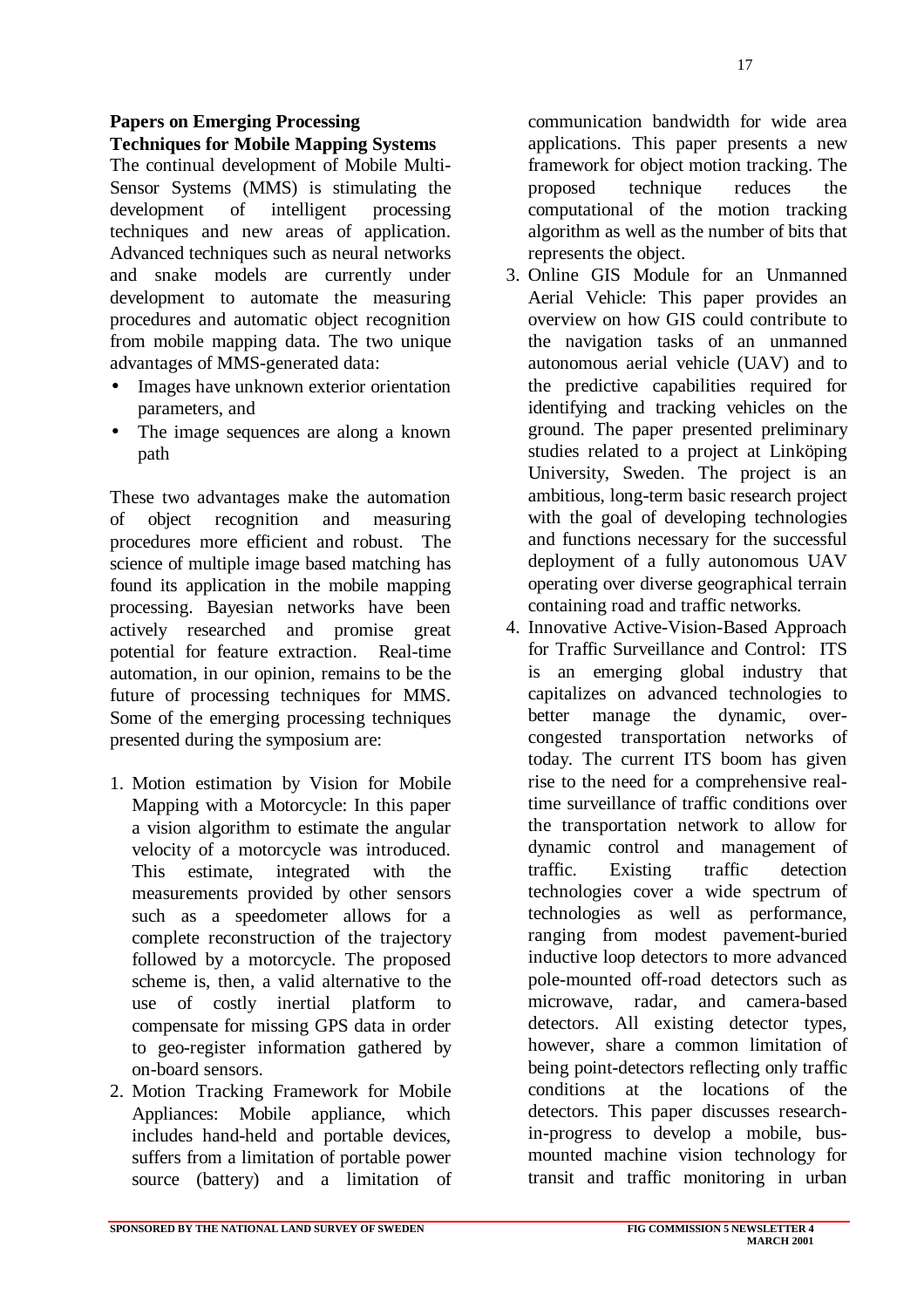corridors, as required by Intelligent Transportation Systems (ITS).

The technological development is still very rapid and major contribution in the area of MMS can be expected in years to come. The symposium shows a wide variety of applications including mapping, GIS, tracking, and navigation. Once different user group better understands the potential of these techniques, a further diversification of applications areas can be expected. However, continued research and commercial development of mobile mapping systems, depends on the success in implementing potential applications, creating new markets and stimulating demand for this technology.

The next International Conference on Mobile Mapping Technology will be held Kuming, China, May 25-27, 2003. For further information please contact Prof. Dr. Deren Li, Wuhan University, China, E-mail: derenli@wtusm.edu.cn or Dr. C. Vincent Tao, University of Calgary, Canada, E-mail: ctao@ucalgary.ca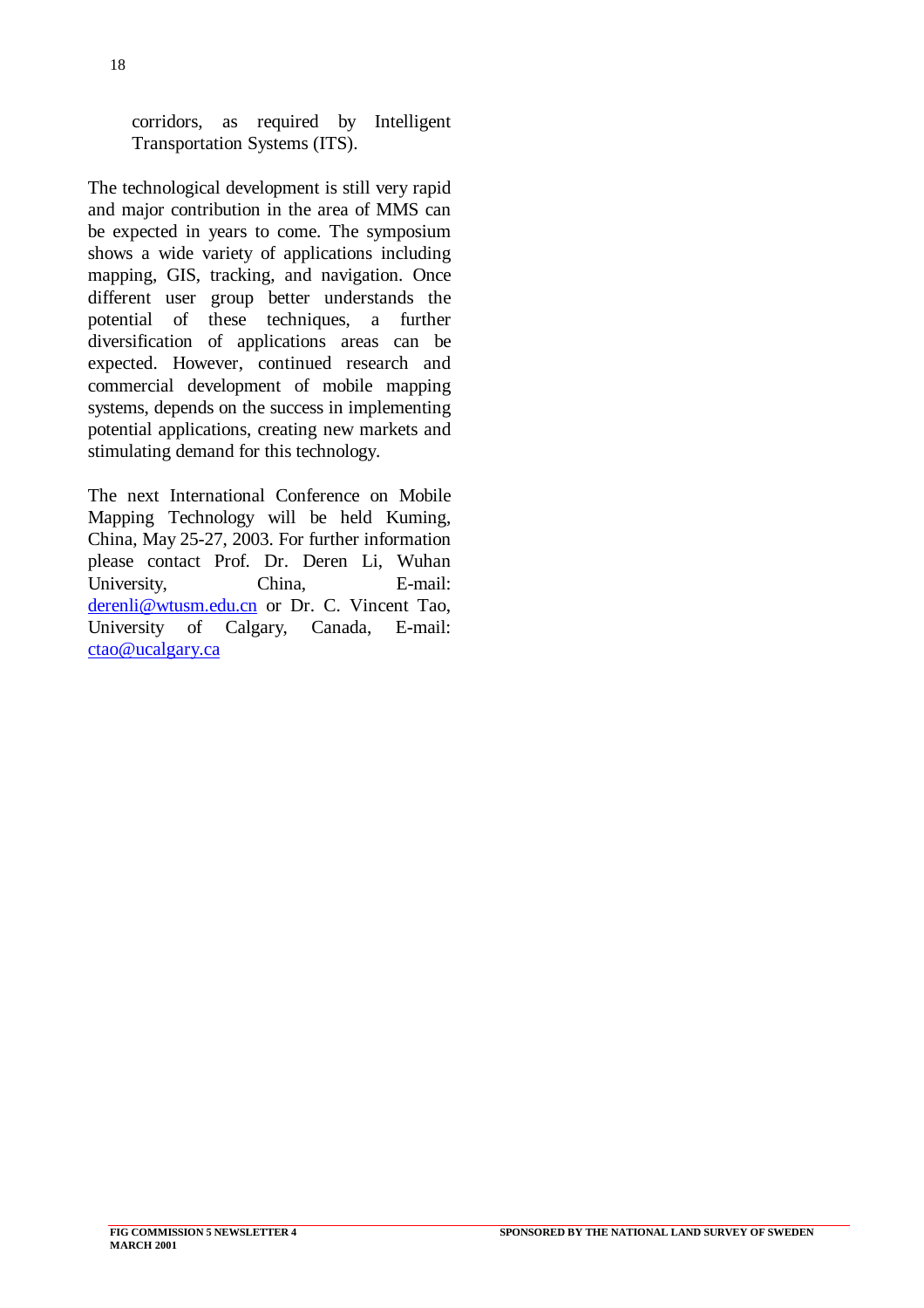# **REPORT FROM IAG SYMPOSIUM ON VERTICAL REFERENCE SYSTEM CARTAGENA, COLOMBIA 20-23 OF FEBRUARY, 2001**

By Mikael Lilje

IAG, together with Instituto Geográfico Agustín Codazzi, organised a symposium concerning vertical reference systems in Cartagena, Colombia. The symposium was an important part of the SIRGAS work, where the countries in South America are trying to establish a regional reference system both in horizontal and vertical. The SIRGAS project has been running for several years and is coordinated by Prof Hermann Drewes, DGFI, Munich, Germany. The seminar attracted some 140 particiapants from 30 countries, mainly South America.

One very important result from the symposium was the **Cartagena Statement on Vertical Reference System**. It is quoted below:

"The International Association of Geodesy's symposium on Vertical Reference Systems, held in Cartagena, Colombia, 20-23 February 2001, adopts the following *Cartagena Statement on Vertical Reference Systems*.

Recognising that:

1. a properly defined geodetic vertical reference system is essential for,

- An understanding of environmental (eg sea-level) change,
- A precise and safe land, sea and air navigation,
- Integrated spatial data infrastructure and cartographic systems,
- Monitoring of seismic, volcanic and tectonic activity, and
- Agriculture, engineering and cadastral applications,

2. the general availability and use of global positioning and naviagation satellite systems, such as GPS, providing worldwide positioning capability, require compability of international reference systems,

3. the international scientific, navigation and mapping communities have largely adopted a common global *horizontal* reference system in the International Terrestrial Reference Frame (ITRF), and recognising that the World Geodetic System (WGS 84) is practically identical to ITRF.

#### Agrees:

1. that there is an urgent need for the establishment of integrated national and regional geodetic *vertical* refrence systems, with the longer term aim of establishing a unified global vertical reference system,

2. To continue to collaborate in the spirit of cooperation engendered at this symposium, by working together, as individuals and in groups, towards the achievement of this aim.

We encourage those nations not represented here to join in this collaboration, as their participation is essential to the achievement of such a goal.

We greatly appreciate the hospitality of our Colombia hosts at this excellent symposium, which has encouraged us to continue our efforts and commitment to providing the integrated geodetic vertical reference system we feel is necessary to aid future ecenomic and social development".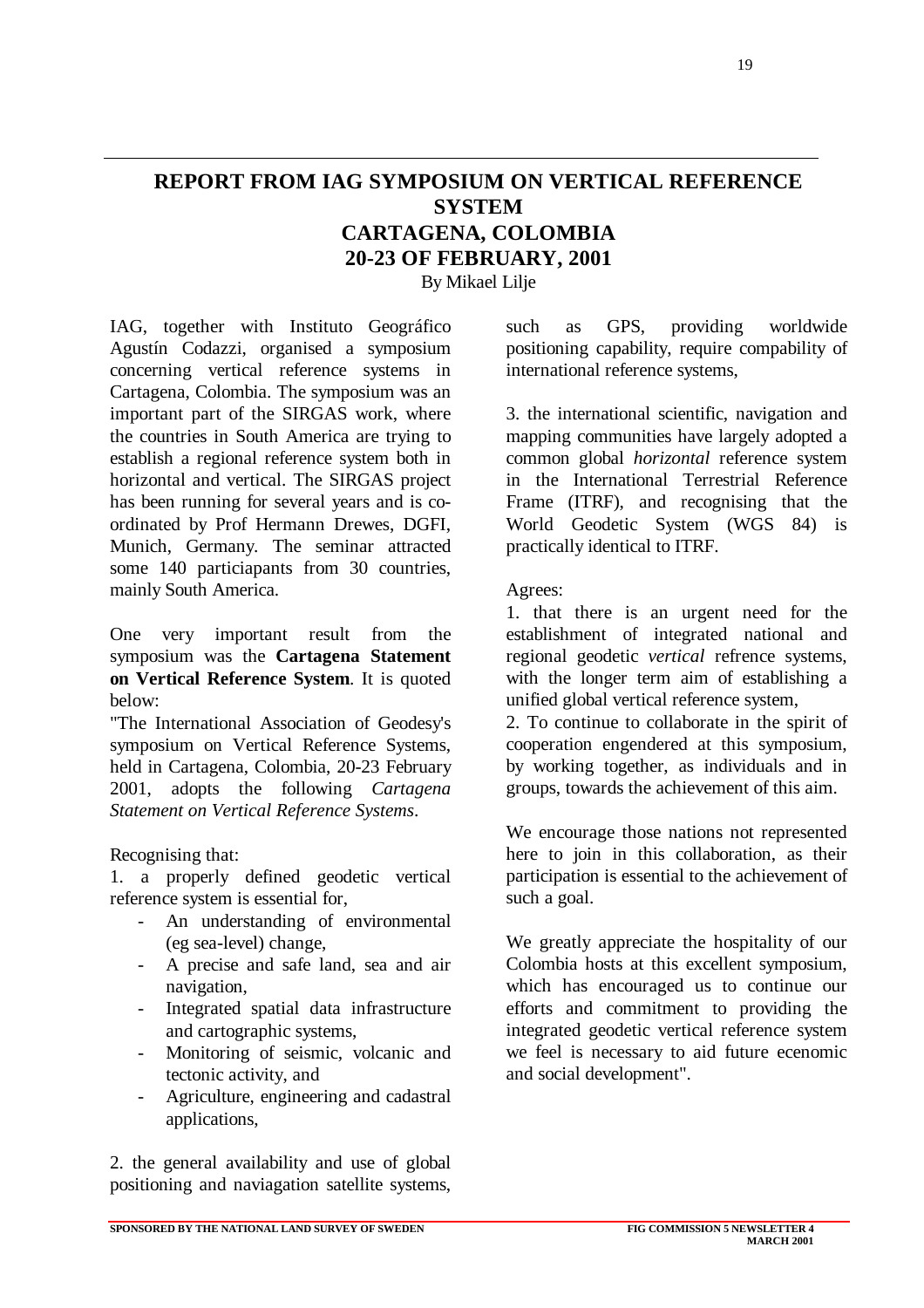# **Forthcoming events for FIG Commission 5**

# **2001:**

**3-6 April**, The Fourth Turkish-German joint Geodetic Days, Berlin, Germany. Contact: Orhan Altan, Internet: http://www.ins.itu.edu.tr/jeodezi/fotog/tgjgd/index.html. The main purpose of the Fourth International Symposium is to demonstrate the recent innovations in the areas of Geodesy and Surveying Engineering, GPS Applications,-Photogrammetry, Remote Sensing and Cartography,-Geo-Information Systems and-Cadastral Surveying

**6-11 May**, FIG Working Week, Seoul, South Korea. Contact FWW2001 Organizing Committee, Cadastral Technology Training and Research Institute, 624, Unhak-dong, Yongin-city, Kyonggido, Korea, Tel : +82-31-335-0851/2, Fax :+82-31-335-0853: Internet: http://www.fww2001.or.kr or http://www.fig.net

**5-8 June**, International symposium on kinematic systems in geodesy, geomatics and navigation (KIS 2001), Banff, Canada. Contact conference secretary: Marguerite Anderson, Tel. (403) 220- 4982 marguerite@geomatics.ucalgary.ca, Internet: http://www.ensu.ucalgary.ca/KIS2001.htm

**19-21 September,** Intergeo 2001, Cologne, Germany, Contact: Fax + 49 2241 308 299, email: intergeo2001@t-online.de Internet: http://www.intergeo.de

**1-4 October**, 5th "Conference on Optical 3-D Measurement Techniques". Contact: Department of

Applied and Engineering Geodesy, Institute of Geodesy and Geophysics, Vienna University of Technology, Gusshausstrasse 27-29, A-1040 Wien, AUSTRIA, Tel.: +43 / 1 / 58801 - 12804 Fax: +43 / 1 / 58801 - 12894, E-mail: o3d2001@pop.tuwien.ac.at

**2-5 October,** International Conference on Spatial Information for Sustainable Development Nairobi, Kenya. Joint seminar organised by FIG Commission 3, the Institution of Surveyors of Kenya ISK and UNCHS(Habitat), co/sponsored by FIG Commissions 1, 2, 5, 7, 8 and 9 and ECA. Contact: FIG Office, email: fig@fig.net.